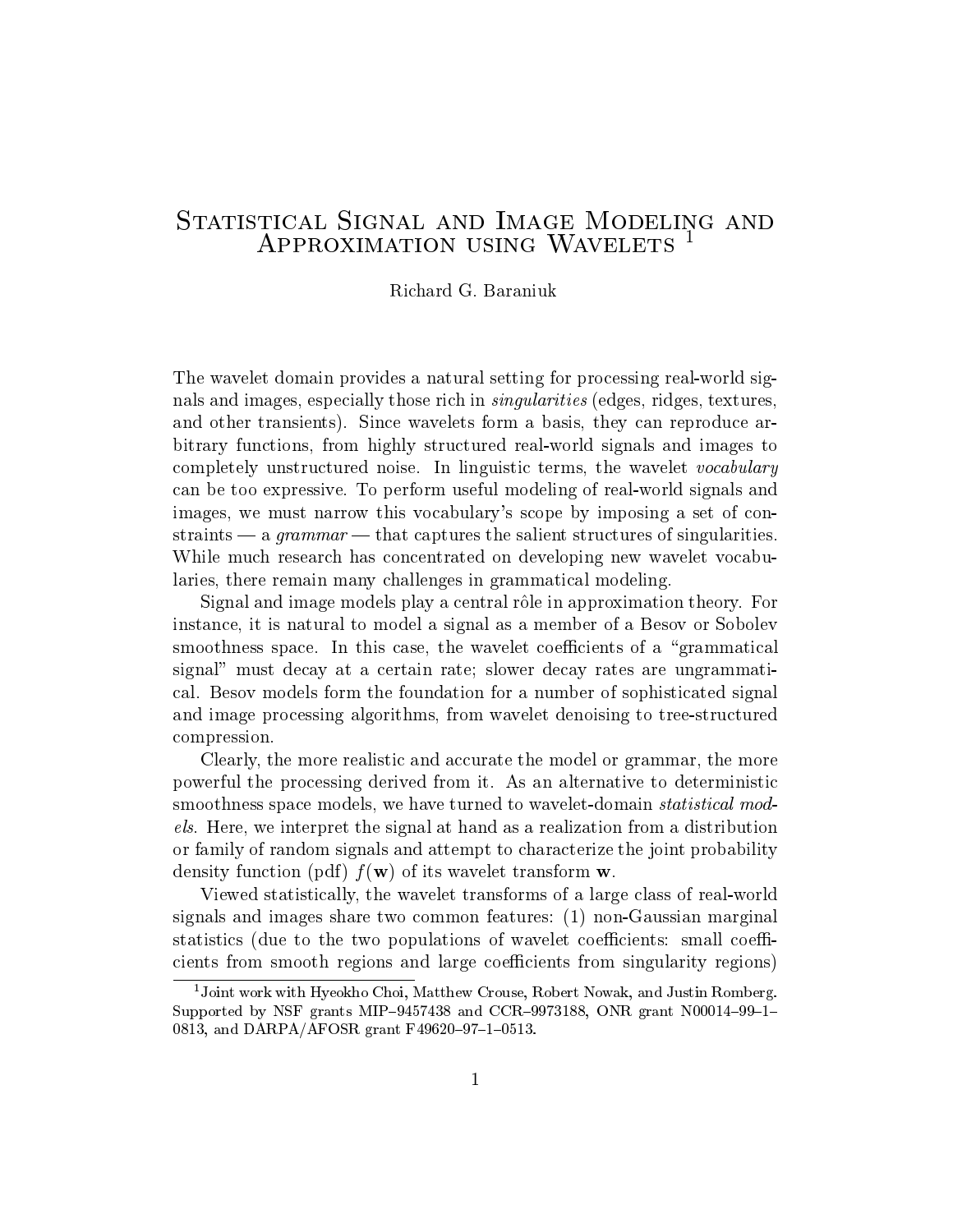and (2) strong local correlations (due to the persistence of large and small values along the branches of the wavelet tree). We have developed a number of statistical models that accurately, realistically, and efficiently capture these structures. Here we will focus on wavelet-domain hidden Markov trees.

Statistical models complement deterministic models, but also have some distinct advantages: (1) Statistical models lead immediately to Bayesian inference algorithms for solving problems best posed statistically, such as estimation, detection, classication, segmentation, and synthesis. (2) Statistical models yield new insights into their deterministics counterparts and lead directly to their generalization. For example, we have shown that the (deterministic) Besov norm of a signal equals the likelihood of that signal under an independent, generalized Gaussian statistical model for the wavelet coefficients. Thus, using a statistical, likelihood approach, we can generalize the notions of Besov norms and spaces and attempt to overcome their known shortcomings (Besov norms are invariant under arbitrary sign changes and permutations within scale of the wavelet coecients). Our goal is a Besovinspired "statistical smoothness" measure for natural images.

Our ongoing results indicate that grammar-based processing can lead to significant performance gains — analogous to those brought by zero-trees to  $\frac{1}{2}$  image compression  $\frac{1}{2}$  in a number of signal and image processing problems.

Email: richb@rice.edu. For papers, see: www.dsp.rice.edu

Department of Electrical and Computer Engineering  $\mathbb{R}$  . The University  $\mathbb{R}$  is the University of  $\mathbb{R}$  . The University of  $\mathbb{R}$ Houston, TX 77005{1892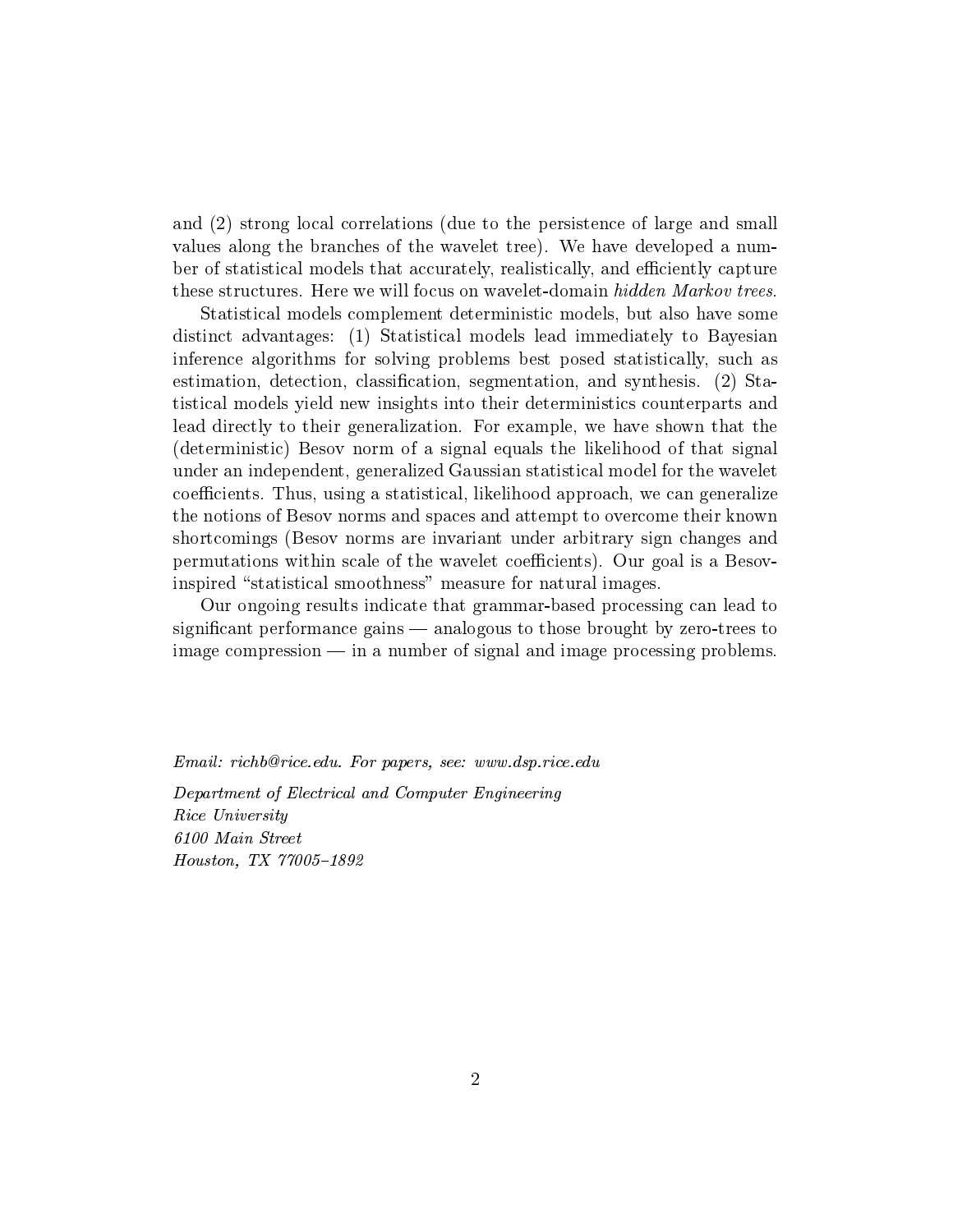#### Arne Barinka

We are concerned with the efficient evaluation of nonlinear expressions of wavelet expansions obtained in an adaptive process. The principle strategy is to construct a suitable approximation of this composition in terms of the dual wavelet system. Especially, we are interested in the computation of inner products involving such expressions, which arise e.g., in adaptive Galerkin or Petrov-Galerkin schemes.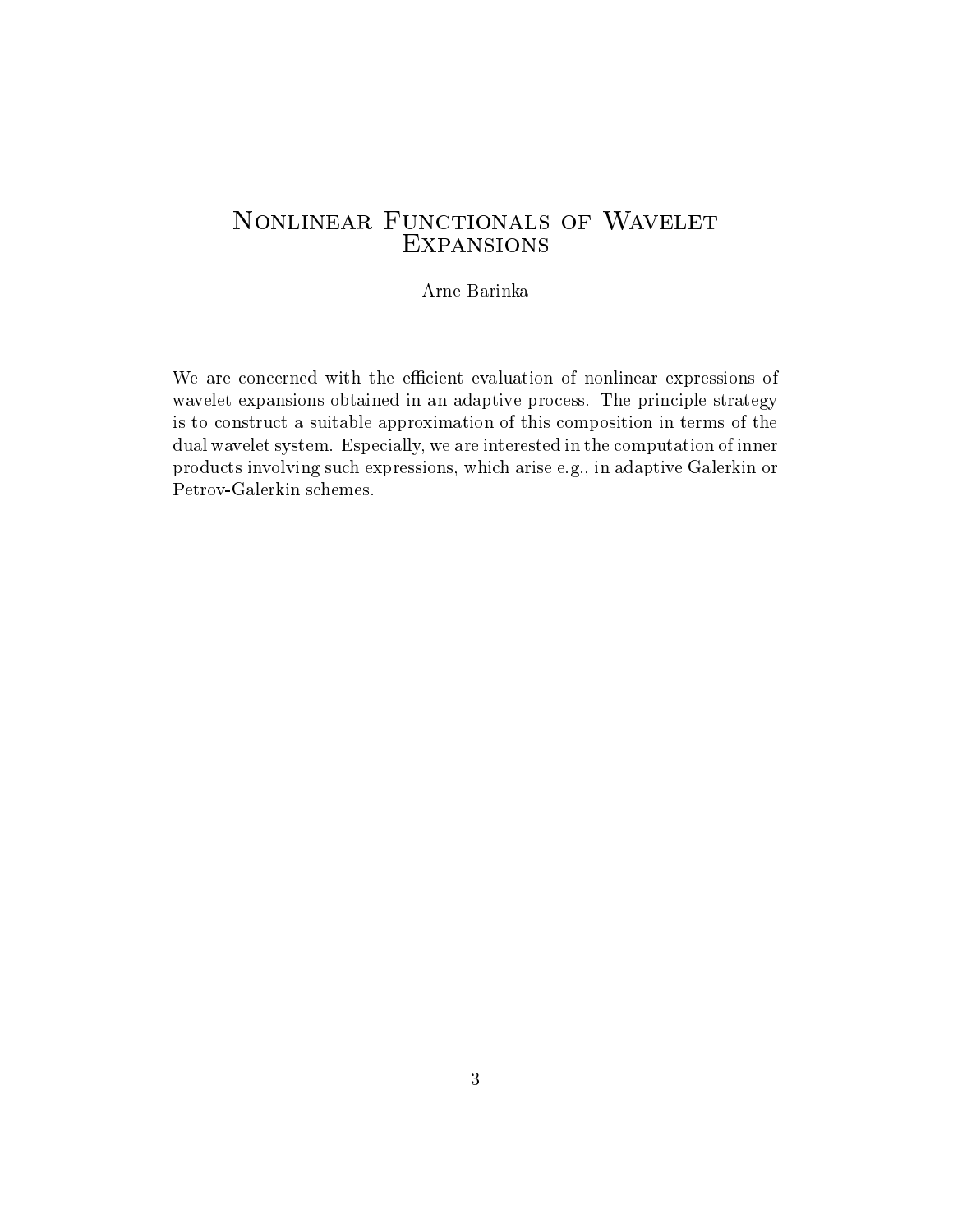### ON DIRECT SOLVERS, MULTIGRID AND NUMERICAL **HOMOGENIZATION**

#### Beylkin Gregory

We will review connections between the direct solvers which use multiresolution LU decomposition, multigrid and multiresolution reduction (homogenization) for self-adjoint, strictly elliptic operators. The multiresolution LU decomposition is, in essence, the Gaussian elimination interlaced with projections. The forward and backward substitution may then be interpreted as the "direct" multigrid (a multigrid method without the W-cycles). The corrective W-cycles are not needed since on each scale we construct equations for the orthogonal projection of the *true* solution. Once these equations are solved, there is no need to return to a coarser scale to correct the solution. Moreover, equations on coarser scales obtained in this manner are of interest by themselves, since they can be interpreted as reduced or "homogenized" equations, leading to numerical multiresolution homogenization. The key to our approach is the use of basis functions with vanishing moments since this property assures sparsity of matrices for a finite but arbitrary accuracy. The sparsity of matrices, in turn, leads to fast algorithms. The approach generalizes to multiple dimensions although additional steps have to be taken to improve the constants in complexity estimates of these algorithms.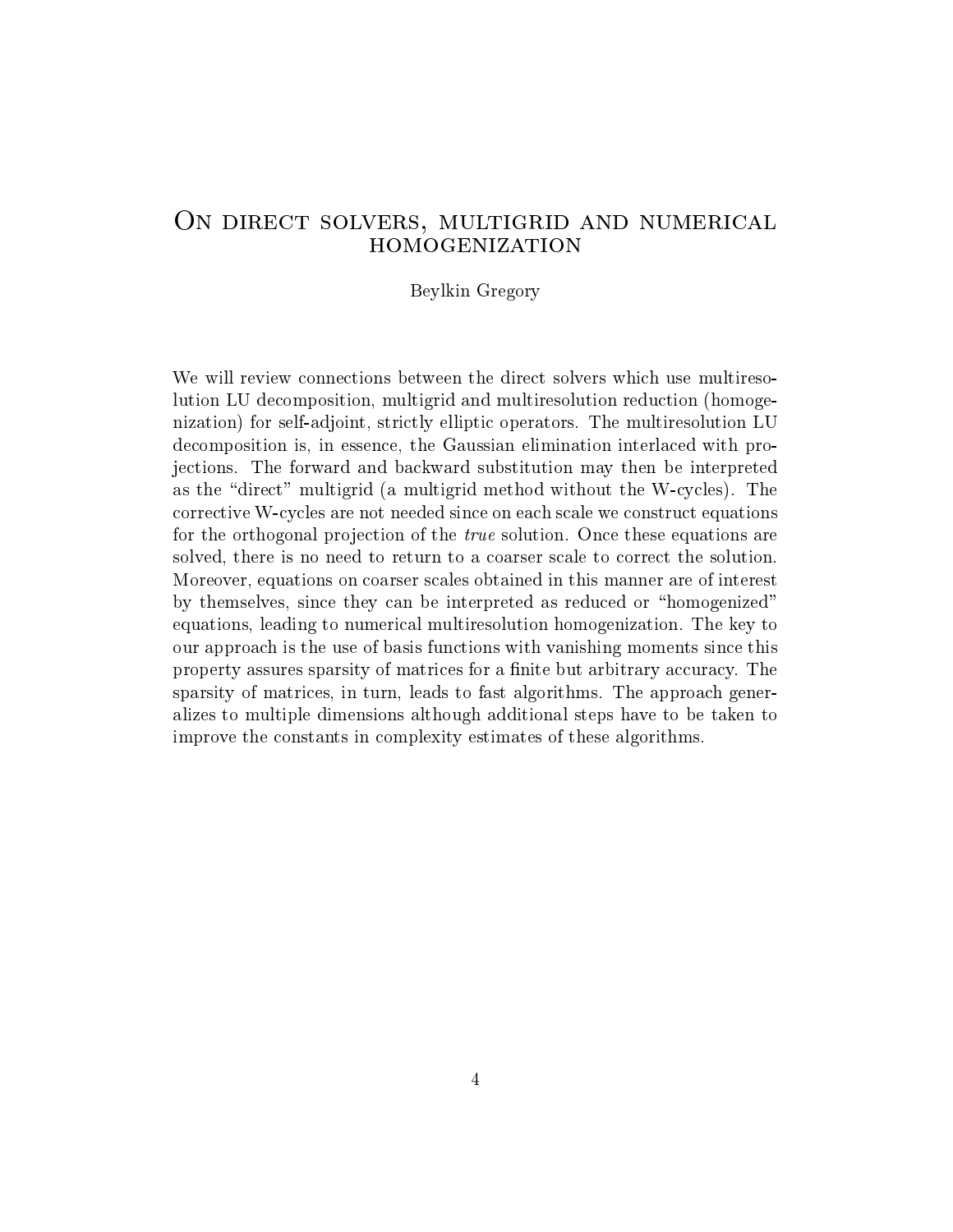# CURVELETS AND LINEAR INVERSE PROBLEMS

Emmanuel Candes

Inverse linear problems are considered, especially the problem of Radon inversion in the presence of noise (tomography). The object to be recovered is a function on  $R^2$  assumed smooth apart from a discontinuity along a  $C^2$  $curve - i.e.$  an edge. Both sinusoids and wavelets are known to be relatively poor representations of edges, and as a consequence, both thepopular SVD and perhaps less-known WVD (Donoho, 1995) approaches are substantially suboptimal.

We apply the rececently-introduced tight frames of *curvelets* in this setting. Curvelets provide near-optimal representations of otherwise smooth objects with discontinuities along  $C^2$  curves. Inspired by WVD, we construct a curvelet-based biorthogonal decomposition of the Radon operator and build estimators based on the shrinkage (or thresholding) of the noisy curvelet coefficients. We prove that the shrinkage can be tuned so that the estimator will attain, within logarithmic factors, the optimal estimation rate. In comparison, linear procedures  $-$  SVD included  $-$  obtain markedly suboptimal rates of convergence, as do WVD shrinkage methods.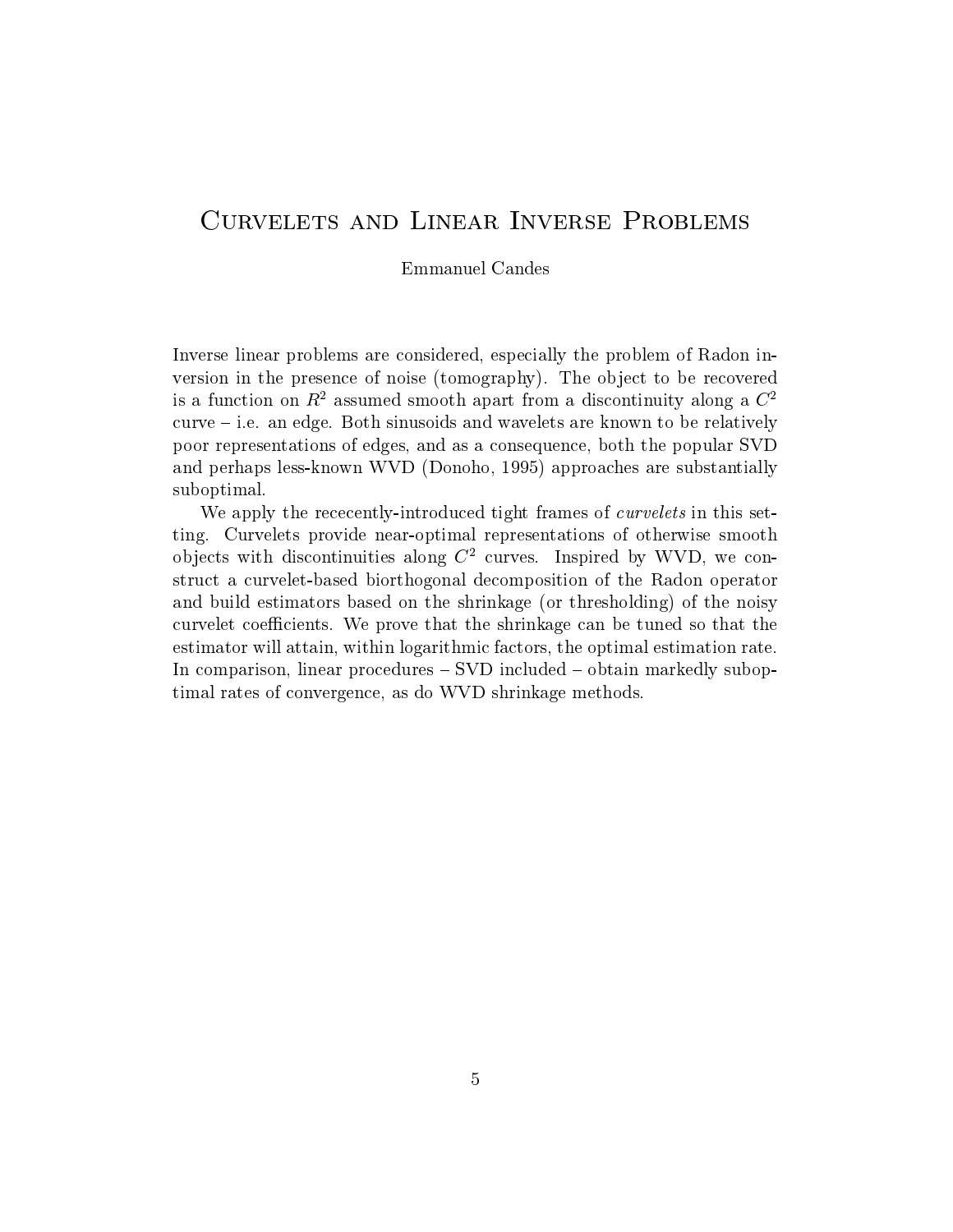# Nonlinear multiresolution representations

Albert Cohen

In this talk,I shall discuss data-dependent reconstruction techniques introduced by Ami Harten, which lead to nonlinear multiresolution representations. Some new results concerning stability and approximation properties of these representations will be given, together with some numerical experiments, as well as several open problems.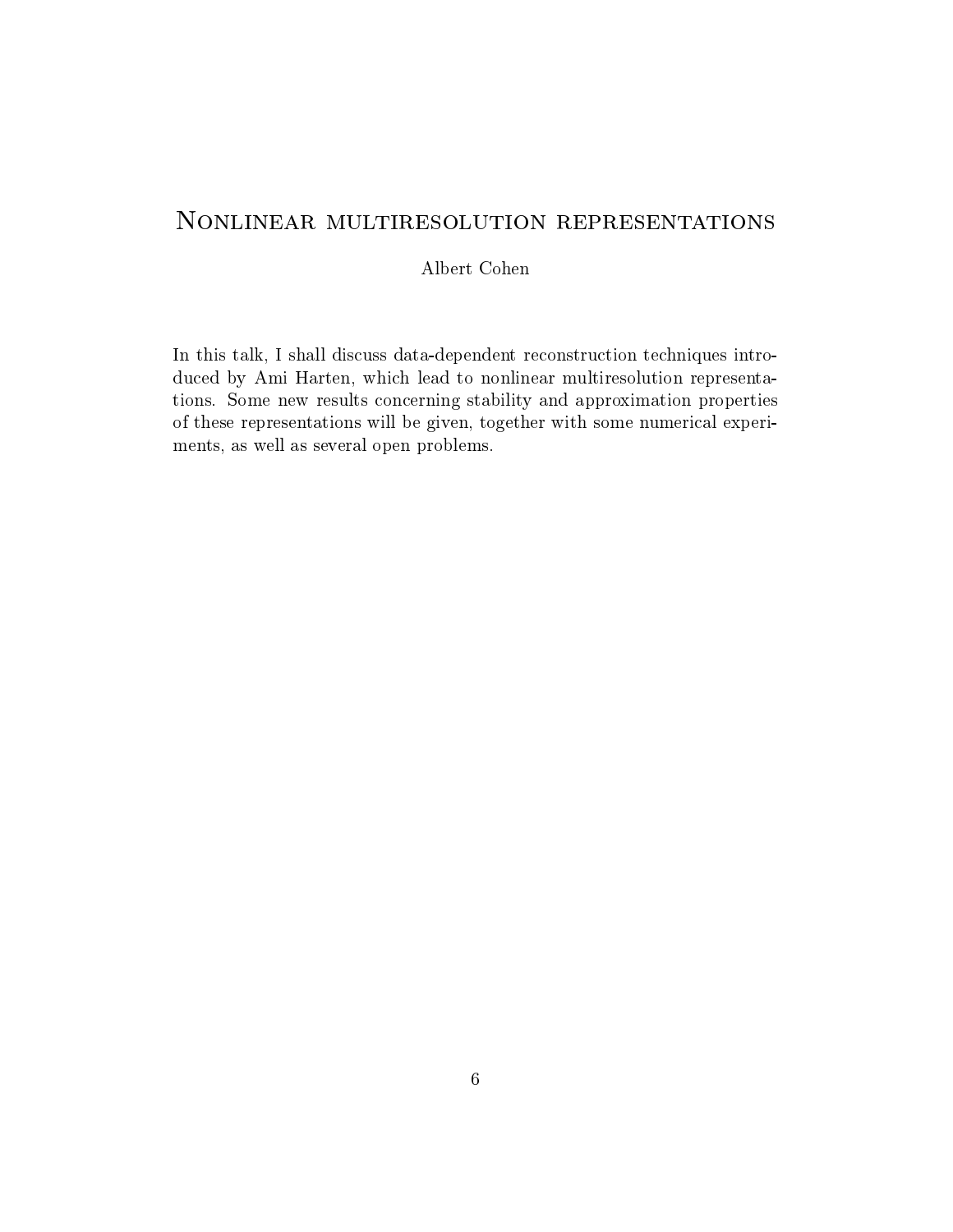# ON THE REALIZATION OF ADAPTIVE MULTISCALE **METHODS**

Stephan Dahlke Institut für Geometrie und RWTH Aachen Templergraben 55 52056 Aachen Germany

It can be shown that for a wide class of problems adaptive schemes provide asymptotically better convergence rates than methods based on uniform grid refinement if the solution has higher regularity in a specific scale of Besov spaces than in the usual Sobolev scale. We shall be concerned with a concrete adaptive wavelet scheme that achieves this goal. It aims at determining in the course of the solution process a possibly small set of wavelets needed to recover the solution within some desired error tolerance.

N of degrees of freedom (provided that full This talk is primarily concerned with the practical realization and the implementation of the above adaptive scheme. The various building blocks of a first realization are discussed and the performance of the algorithm is studied in detail for some simple but instructive model problems.

(Joint work with A. Barinka, T. Barsch, P. Charton, A. Cohen, W. Dahmen, and K. Urban)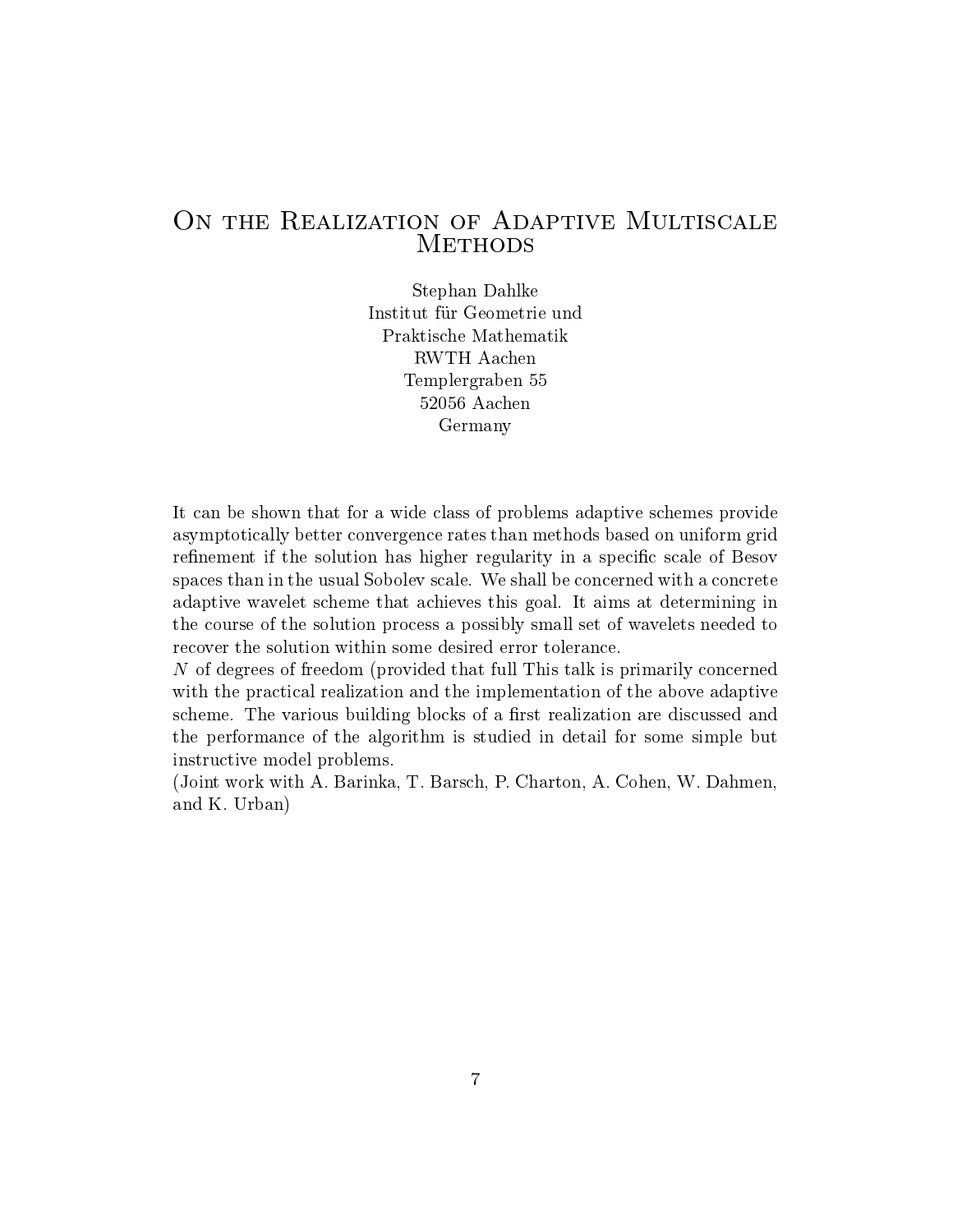# ADAPTIVE WAVELET METHODS - ELLIPTIC<br>PROBLEMS AND EXTENSIONS

Wolfgang Dahmen, RWTH Aachen joint work with A. Cohen and R. DeVore

This talk is concerned with the adaptive solution of elliptic operator equations.

Typical examples are boundary value problems for elliptic partial differential equations as well as many classical singular integral operators such as the single layer potential, double layer potential and hypersingular operator. The efficient numerical treatment of such problems is obstructed by several factors such as the size of the resulting discrete problems, a possibly growing ill conditioning when the operator has an order different from zero or by the fact that densely populated matrices arise in connection with integral operators. An adaptive wavelet scheme is outlined that aims at determining in thecourse of the solution process a possibly small set of wavelets needed to recover the solution within some desired errortolerance. It is based on a-posteriori error estimates for the current approximate solution in terms of residuals. The main result is its asymptotic optimality in thesense that (within a certain range of Besov regularity) the convergence rate of best N-term approximation is achieved at a computational expense which stays proportional to the number  $N$  of significant degrees of freedom provided that full information on the given data is available. residuals The main ingredients of the analysis are norm equivalences for Sobolev and Besov spaces induced by wavelet expansions, related preconditioning effects, the near sparseness of the wavelet representations of the operators under consideration and the elements of Besov spaces, a new fast approximate matrix-vector multiplication scheme suggested by the analysis and a judicious use of intermediate thresholding of current approximate solutions. While so far ellipticity and symmetry of the problem is crucial for the analysis we indicate several ways of using the results as core ingredients for the treatment of a much wider range of applications covering indefinite systems of operator equations.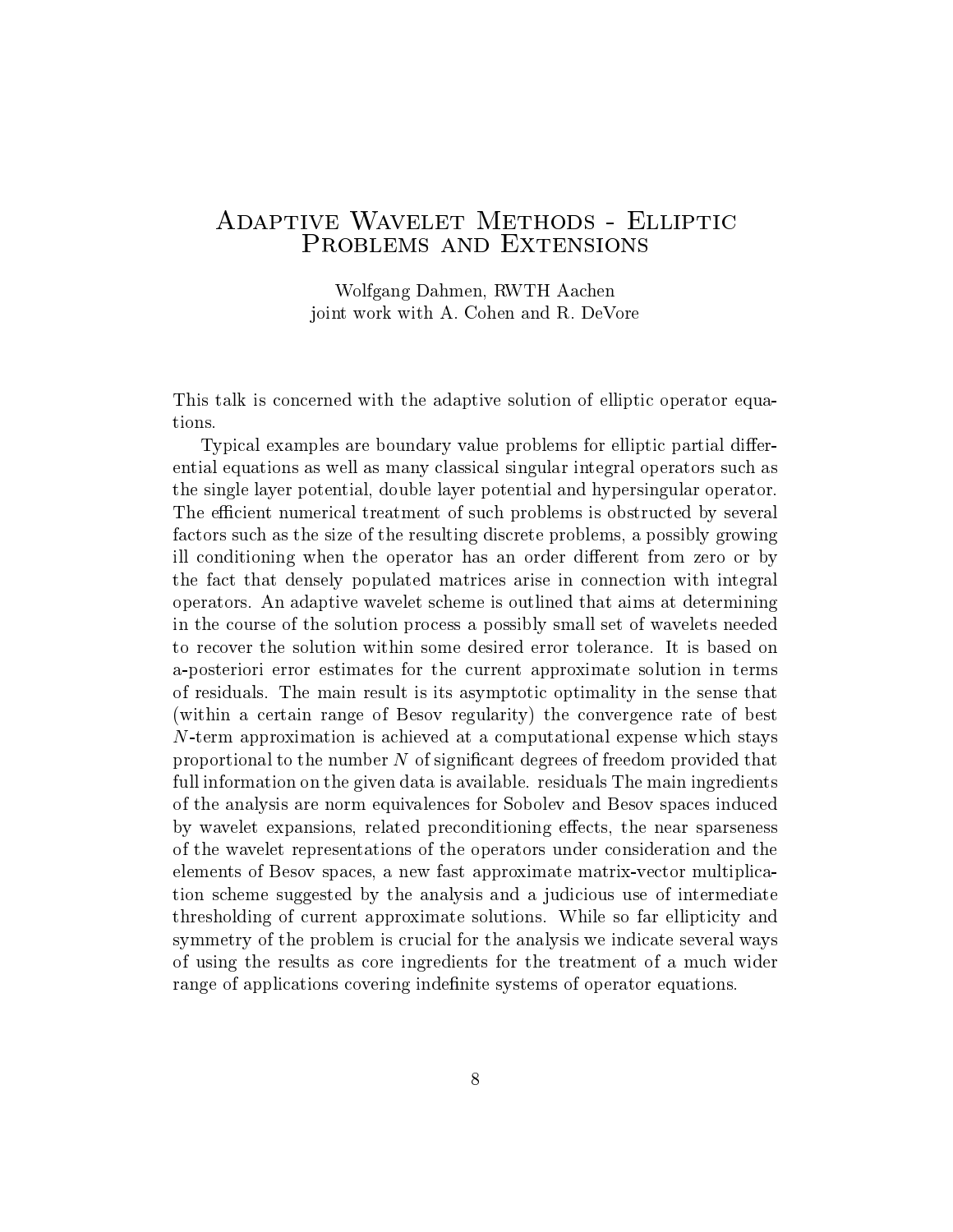#### Ron DeVore

During August of 1999, a group of mathematicians and engineers met at AT&T Research to try to understand why the most popular and effective methods for Analogue to Digital conversion utilize oversampling and one bit quantizers. In fact this approach seems contrary to mathematical intuition. We shall show that the main advantage of redundancy is in error correcting. We shall point out some related problems whose solution could improve on existing A/D conversion methods.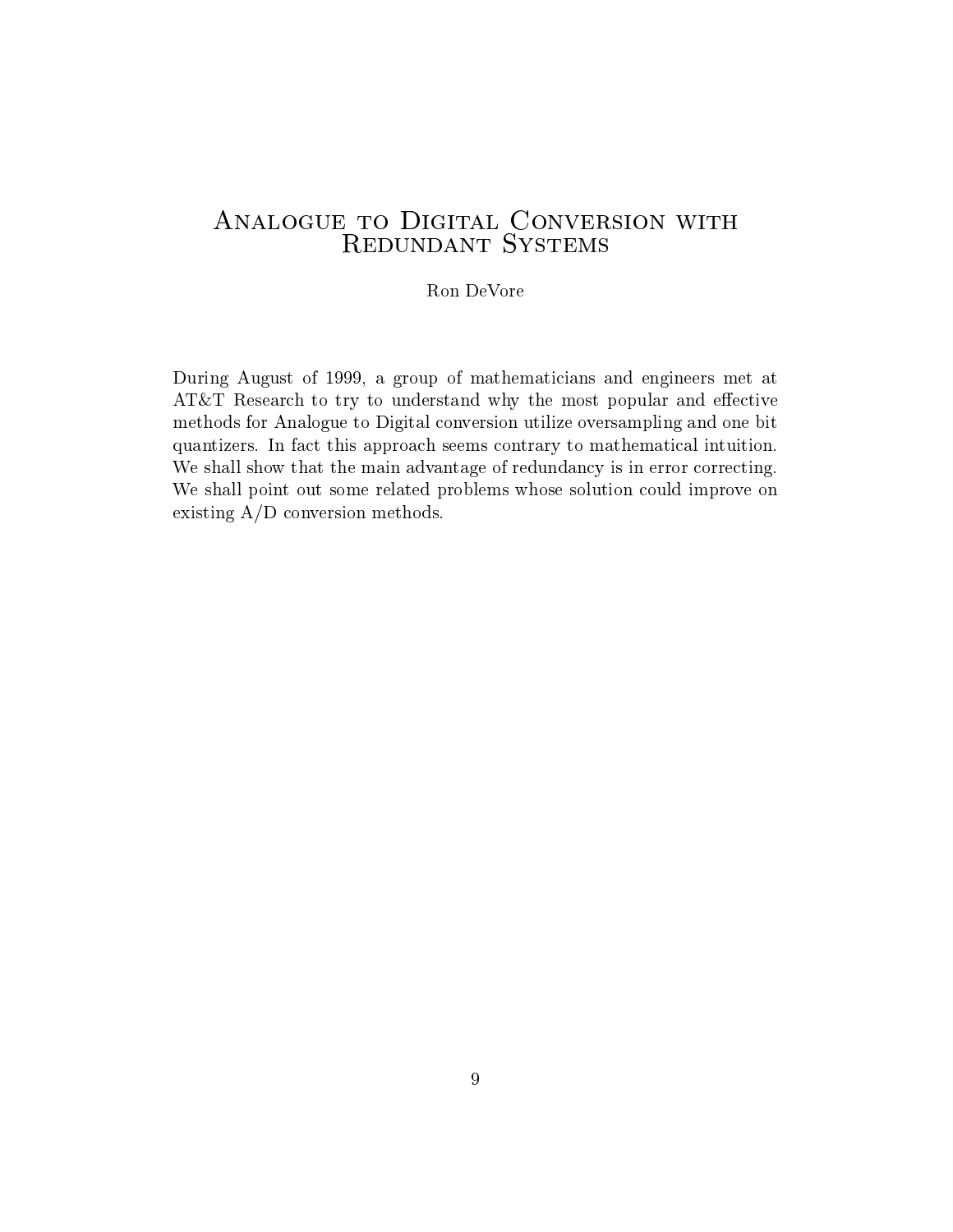# Non-linear Approximations Using Integer Translates of Mixed Dyadic Scales of a SINGLE FUNCTION

Dinh-Dung Hanoi Institute of Information Technology

We investigate non-linear approximations of multivariate periodic functions with mixed smoothness using the family  $V$  formed from the integer translates of the mixed dyadic scales of the tensor product multivariate de la Vallee Poussin kernel. The metric which measures the approximation error is the metric of the space  $L_g = L_g(T^*)$  of functions defined on the *a*-dimensional torus  $1^{\circ}$ . The functions with common mixed smoothness to be approximated are in the unit ball  $W = SB_{p,\theta}^r$  of mixed smoothness Besov space or the unit ball  $W = \mathbf{SW}_{\mathbf{p}}^{\mathbf{r}}$  of mixed smoothness Sobolev space. We are interested in the following non-linear  $L_q$ -approximations of functions from W:

- *n*-term approximation with regard to the family V via the worst case error  $\sigma_n(W, V, L_q)$ ,
- Approximation using continuous algorithms of n-term approximation via the *n*-widths  $\alpha_n(W, L_q)$  and  $\tau_n(W, L_q)$  measuring the error of the optimal continuous algorithm from certain colections of such ones.
- Approximation by functions from finite sets of cardinality  $\leq n$  via the well-known  $\varepsilon$ -entropy numbers  $\varepsilon_n(W, L_q)$  measuring the error of the optimal approximation from all such ones,
- Approximation by functions from sets of psedo-dimension  $\leq n$  via the *n*-widths  $\rho_n(W, L_q)$  measuring the error of the optimal approximation from all such ones.

For  $1 < p, q < \infty$ ,  $0 < \theta \leq \infty$  and  $r > 1/p$ , we established asymptotic orders of these quantities and for each non-linear approximation, constructed corresponding algorithm of *n*-term approximation with regard to  $V$  which gives their upper bound. As well known, these asymptotic orders for both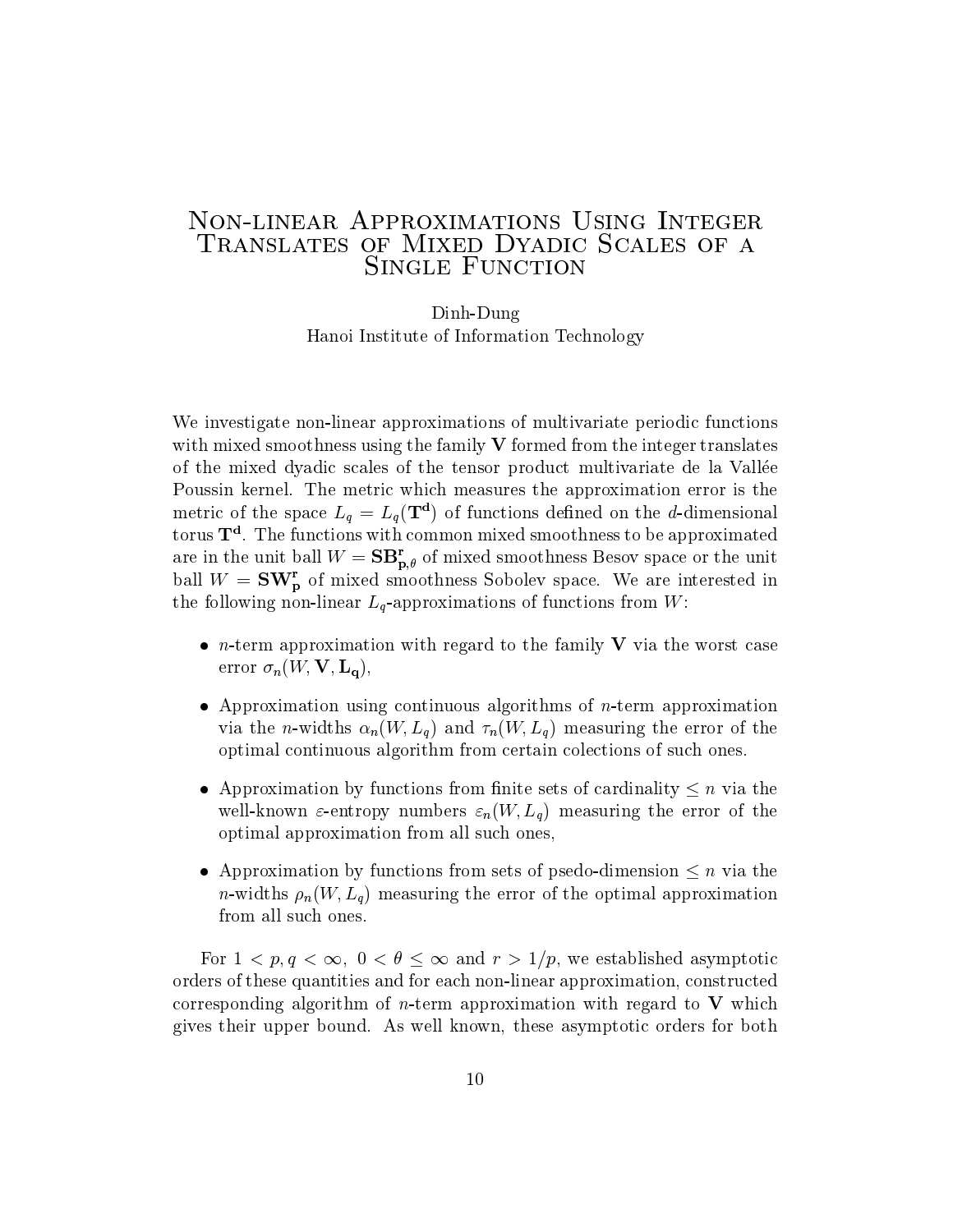$D$ esov and Sobolev classes in the univariate case are the same  $n<sup>2</sup>$  independently of any parametres  $p, q, \theta$  determing (quasi)-norms, and any smoothness  $r$ . We proved particularly that the asymptotic order of these quantities for the Besov class  $SB_{p,\theta}^{r}$  in the multivariate case is the same and equals

$$
n^{-r}(\log n)^{(d-1)(r+1/2-1/\theta)}.
$$

Surprising is the case when  $\delta = (d-1)(1/\theta - 1/2 - r) > 0$ , or equivalently, the number of variables of functions  $d$  is greater than 1 and for given mixed smoothness r, the Besov quasi-horm scale  $\theta$  is smaller than  $(r + 1/2)^{-1}$ . The asymptotic order of these quantities in this case is  $n^{-r}(\log n)^{-\delta} = o(n^{-r}).$ Thus, the "paradox" is that the multivariate non-linear approximation can be "better" than the univariate non-linear one.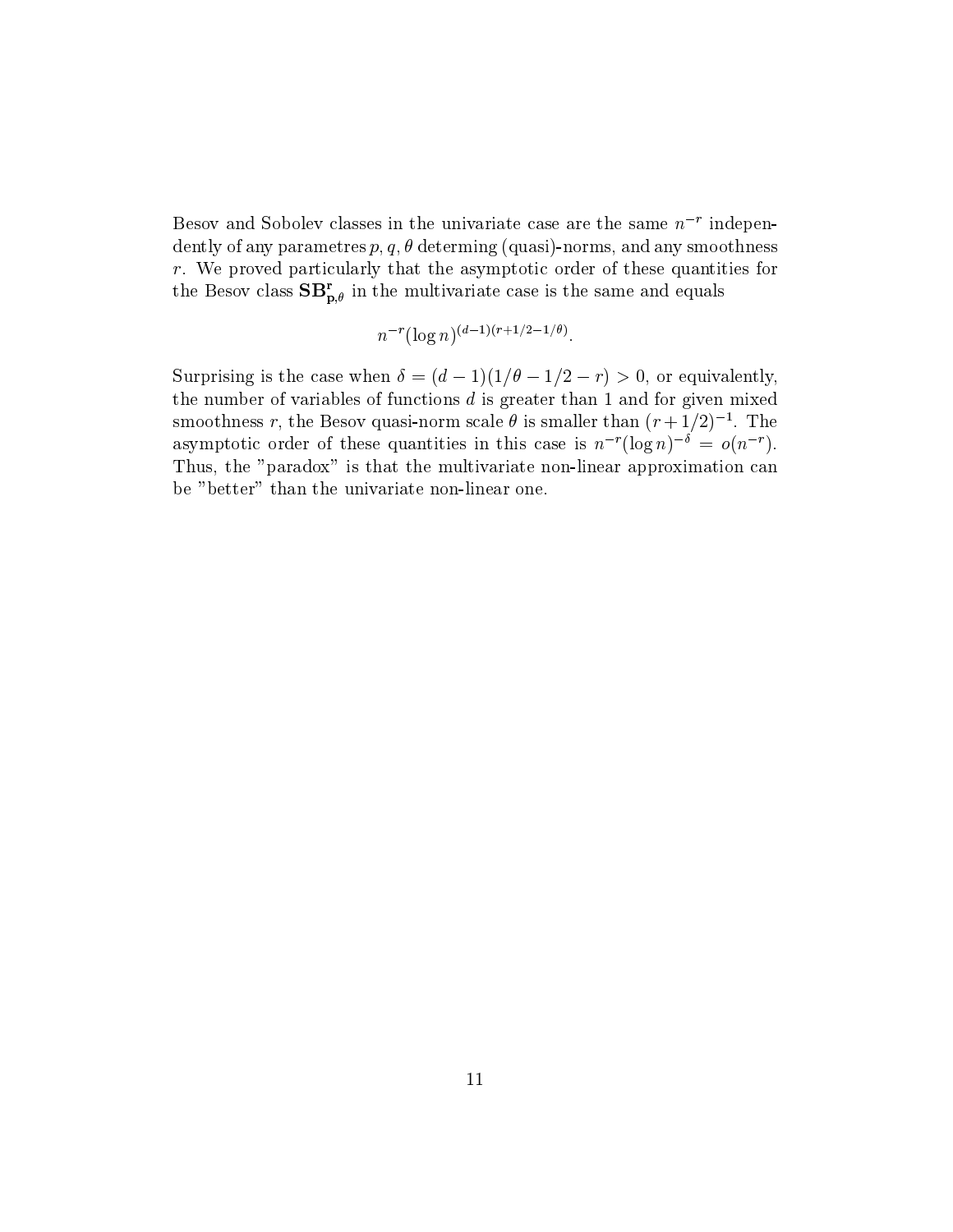# **ABSTRACT**

Fang Jingrong (scip8220@durian.math.nus.edu.sg) Department of Mathematics National University of Singapore Singapore 119260

The nonlinear system modeling problem can be regarded as a scattered data interpolation. In this paper, we develop a new method that computes interpolants that minimize a wavelet-based norm sub ject to interpolatory constraints. The norm is that of a Reproducing Kernel Hilbert Space(RKHS) for which the wavelet functions that form an orthonormal basis for  $L^2(R)$ are orthogonal. Comparing with radial basis function kernels, these kernels are not translation invariant and they may be designed to provide spatially varying resolution useful for interpolating from unevenly distributed data samples. Moreover, the discrete wavelet transform can be exploited to efficiently compute the values of the interpolant on a uniform grid. Numerical examples in Sobolev space are given in the details.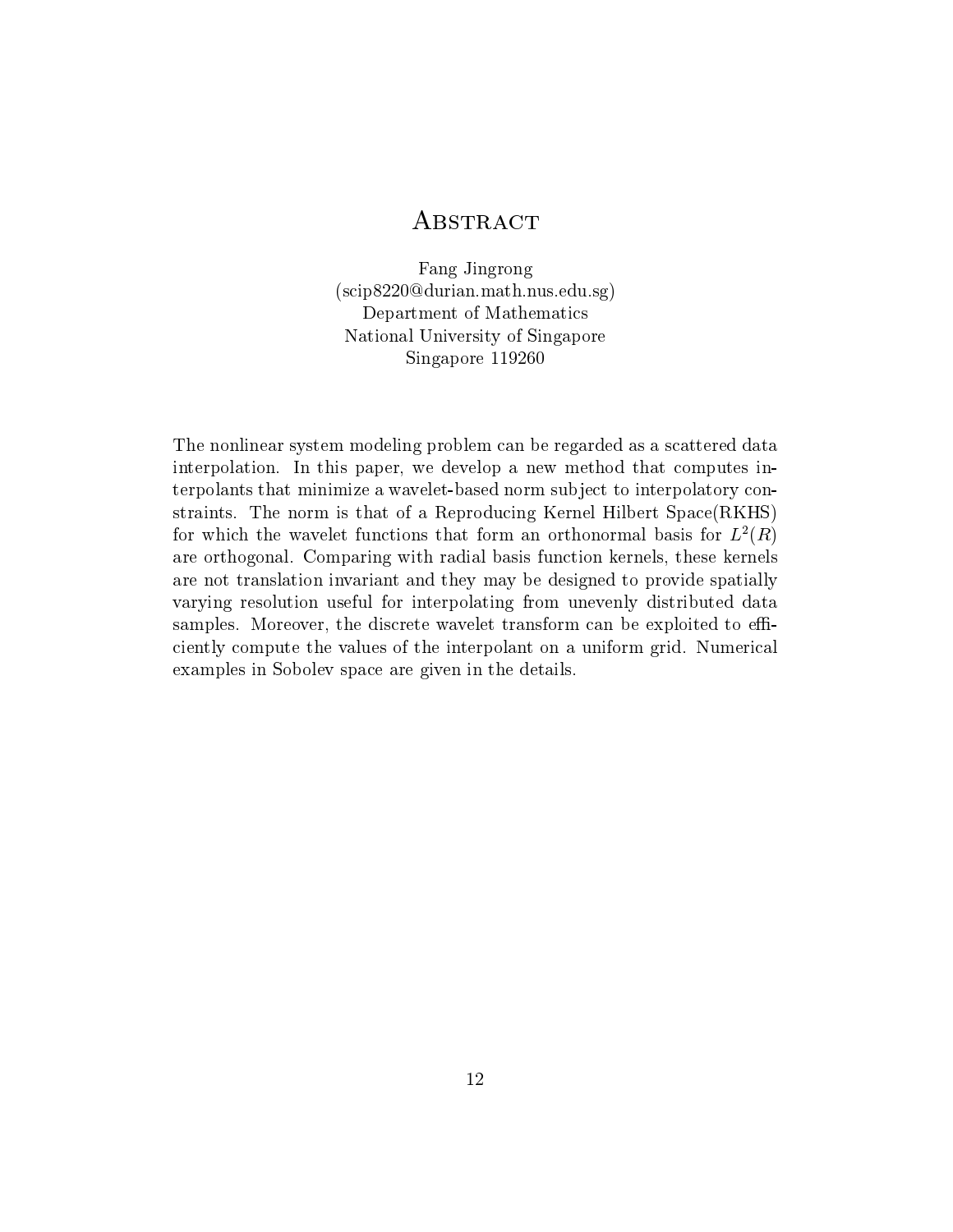#### Remi Gribonval

The Matching Pursuit algorithm is a powerful tool to decompose signals into elementary components chosen among an overcomplete (redundant) dictionary of unit vectors, or atoms.

The basic algorithm, using the Gabor multiscale time-frequency dictionary, is able to decompose acoustic signals into "transients" (associated to short scale atoms) and "stationary parts" (large scale atoms). When a larger dictionary is used, such as the Chirp Dictionary suggested, the computational complexity of this algorithm can become nearly intractable. We will show how it is possible to modify the algorithm, using ridge techniques, to make it tractable. On our way, we will get some insight on the information carried by the ridges of the Gaussian Chirp dictionary.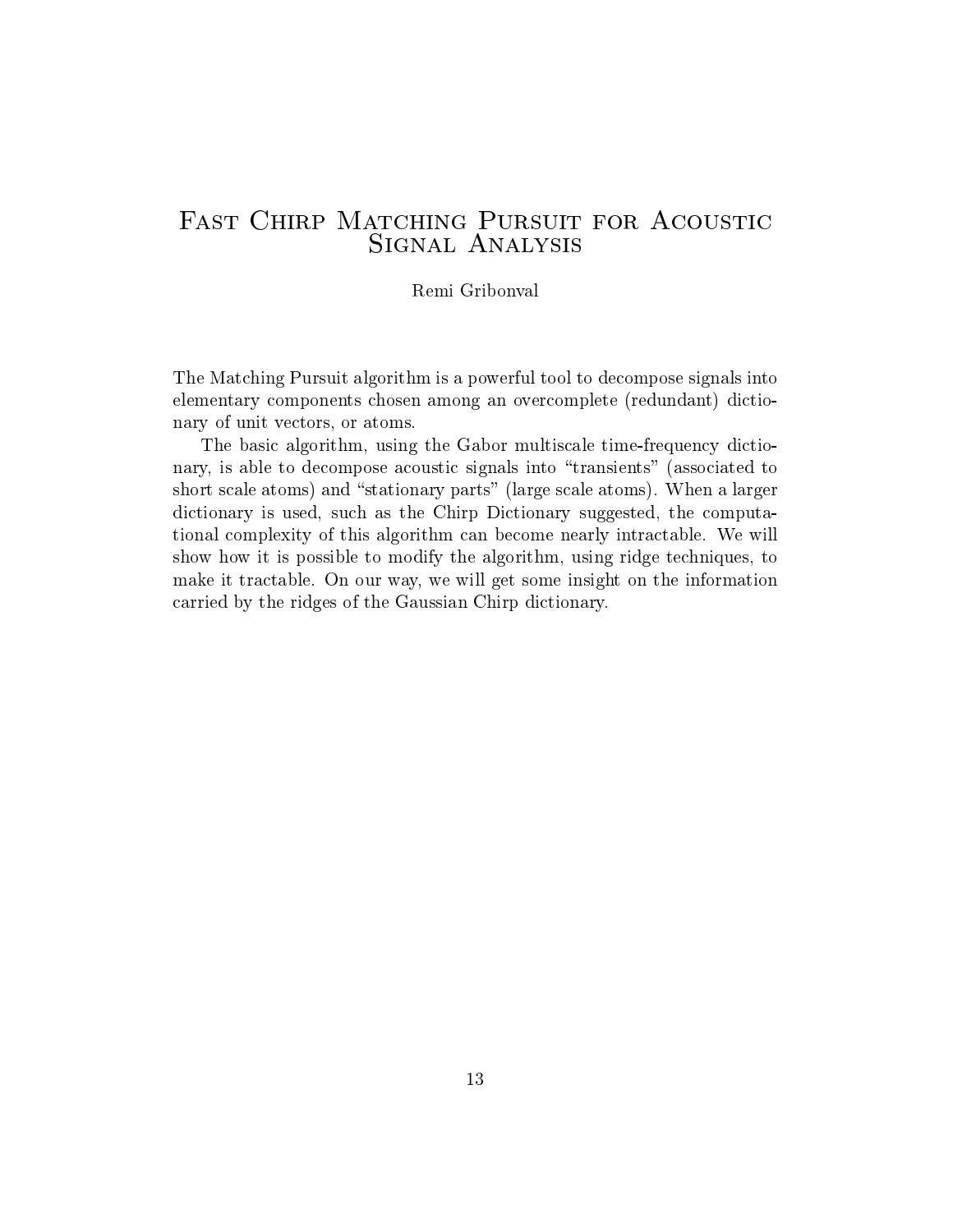# Hermite Interpolants and Biorthogonal MULTIWAVELETS WITH ARBITRARY ORDER OF Vanishing Moments

#### Bin Han

Biorthogonal multiwavelets are generated from refinable function vectors by using multiresolution analyses. To obtain a biorthogonal multiwavelet, we need to construct a pair of primal and dual masks, from which two refinable function vectors are obtained so that a multiresolution analysis is formed to derive a biorthogonal multiwavelet. It is well known that the order of vanishing moments of a biorthogonal multiwavelet is one of the most desirable properties of a biorthogonal multiwavelet in various applications. To design a biorthogonal multiwavelet with high order of vanishing moments, we have to design a pair of primal and dual masks with high order of sum rules. In this talk, we shall discuss an important family of primal masks  $-$  Hermite interpolatory masks. A general way for constructing Hermite interpolatory masks with increasing order of sum rules is presented. Such family of Hermite interpolants from the Hermite interpolatory masks includes the piecewise Hermite cubics as a special case. In particular, a  $C<sup>3</sup>$  Hermite interpolant is constructed with support  $[-3, 3]$  and multiplicity 2. Next, we shall present a coset by coset (CBC) algorithm to construct biorthogonal multiwavelets with arbitrary order of vanishing moments. By employing the CBC algorithm, several examples of biorthogonal multiwavelets are provided to illustrate the general theory. In particular, a  $C<sup>1</sup>$  dual function vector of the well-known piecewise Hermite cubics is given. For any matrix mask a with any dilation matrix in any multidimensional space, if there exists a dual mask of  $a$ , then we shall prove that a dual mask can be constructed by the CBC algorithm such that it satisfies the sum rules of any given order.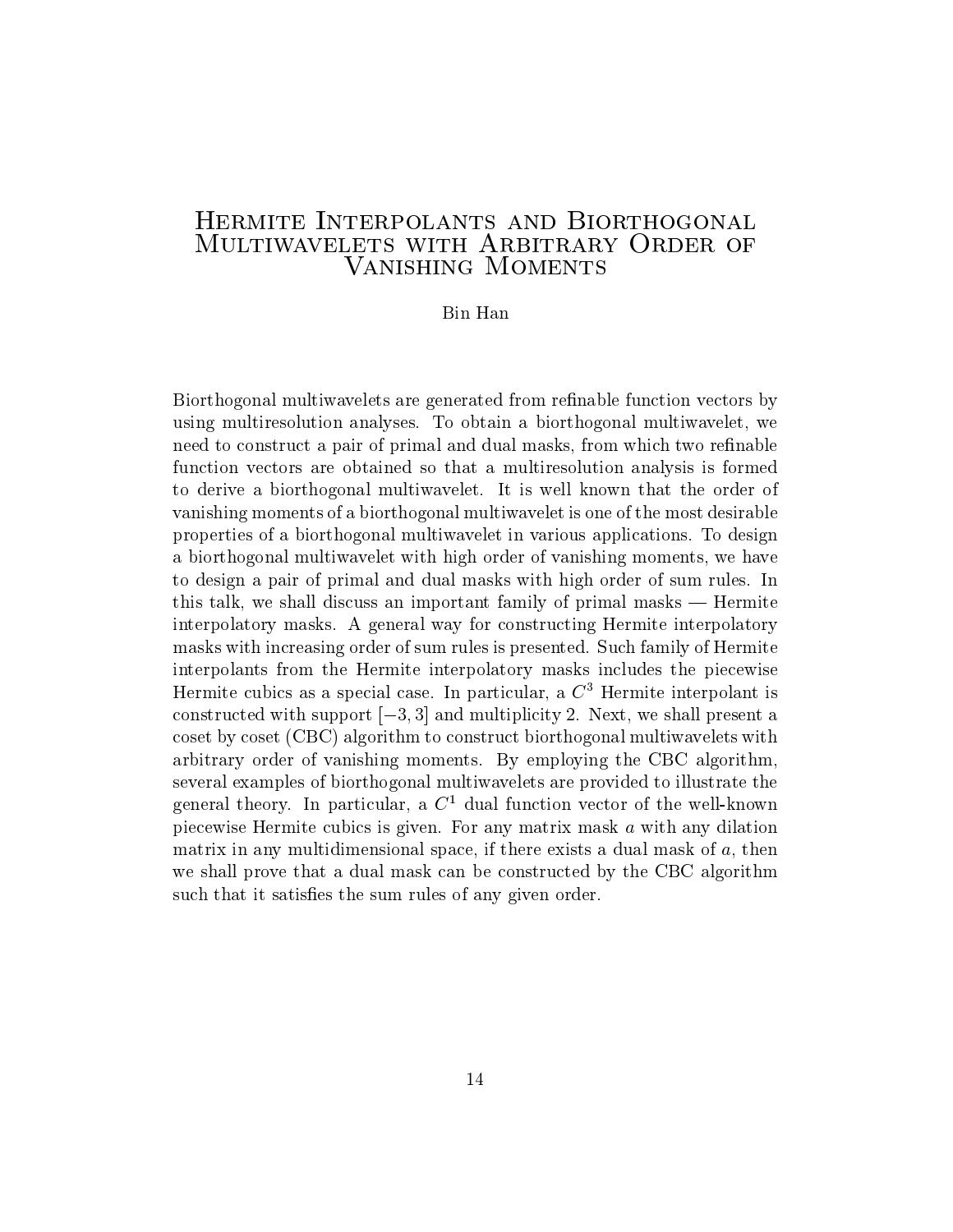# Bayesian wavelet shrinkage for nonparametric mixed-effects models

Su-Yun Huang Institute of Statistical Science Academia Sinica, Taipei 11529 Taiwan, Republic of China email:syhuang@stat.sinica.edu.tw

The main purpose of this article is to study the wavelet shrinkage method from a Bayesian viewpoint. Nonparametric mixed-effects models are proposed and used for interpretation of the Bayesian structure. Bayesian and empirical Bayesian estimation arediscussed.The latter is shown to have the Gauss-Markov type optimality (i.e., BLUP), to be equivalent to a method of regularization estimator and to be minimax in a certain class. Characterization of prior and posterior regularity is discussed. The smoothness of posterior estimators is controlled via prior parameters. Computational issues including the usage of generalized cross validation are discussed and examples are presented. (This is joint work with H.S. Lu)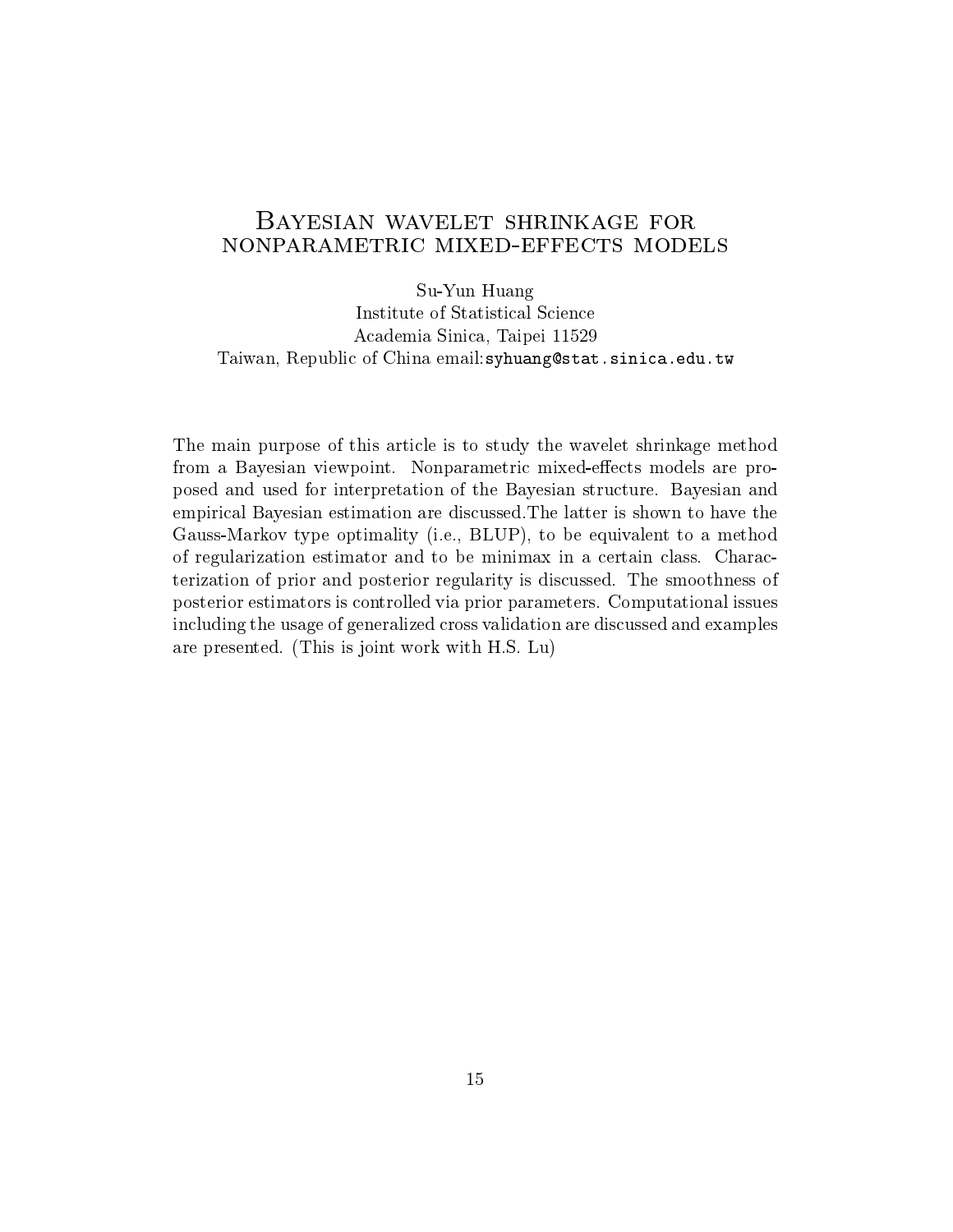# Wavelet Least Square Methods for the Contract Square Methods for the Contract Square Methods for the Contract S

Angela Kunoth Institut fur Angewandte Mathematik Universitat Bonn, Germany

kunoth@iam.uni-bonn.dehttp://www.igpm.rwth-aachen.de/kunoth

For the numerical solution of stationary operator equations, least square methods will be considered. The primary focus is the combination of the following conceptual issues: the selection of appropriate least square functionals, their numerical evaluation in the context of wavelet methods and a natural way of preconditioning the resulting systems of linear equations.

First the problem is formulated in a general setting to bring out the essential driving mechanisms. Then some special cases that fit into this framework are identied, among them saddle point problems resulting from the separate treatment of essential non-homogeneous boundary conditions for second order elliptic operators. One primary motivation has been the well-known fact that a major obstacle in the context of least square methods based on finite element discretizations is the evaluation of certain norms such as the  $H^{-1}$ -norm. In this regard the fact that weighted sequence norms of wavelet coefficients are equivalent to relevant function norms arising in the least squares context are exploited. Truncating the (infinite) wavelet series appropriately leads to stable Galerkin schemes.

This talk is based on:

W. Dahmen, A. Kunoth, R. Schneider, Wavelet least square methods for boundary value problems, IGPM-Preprint #175, RWTH Aachen, September 1999.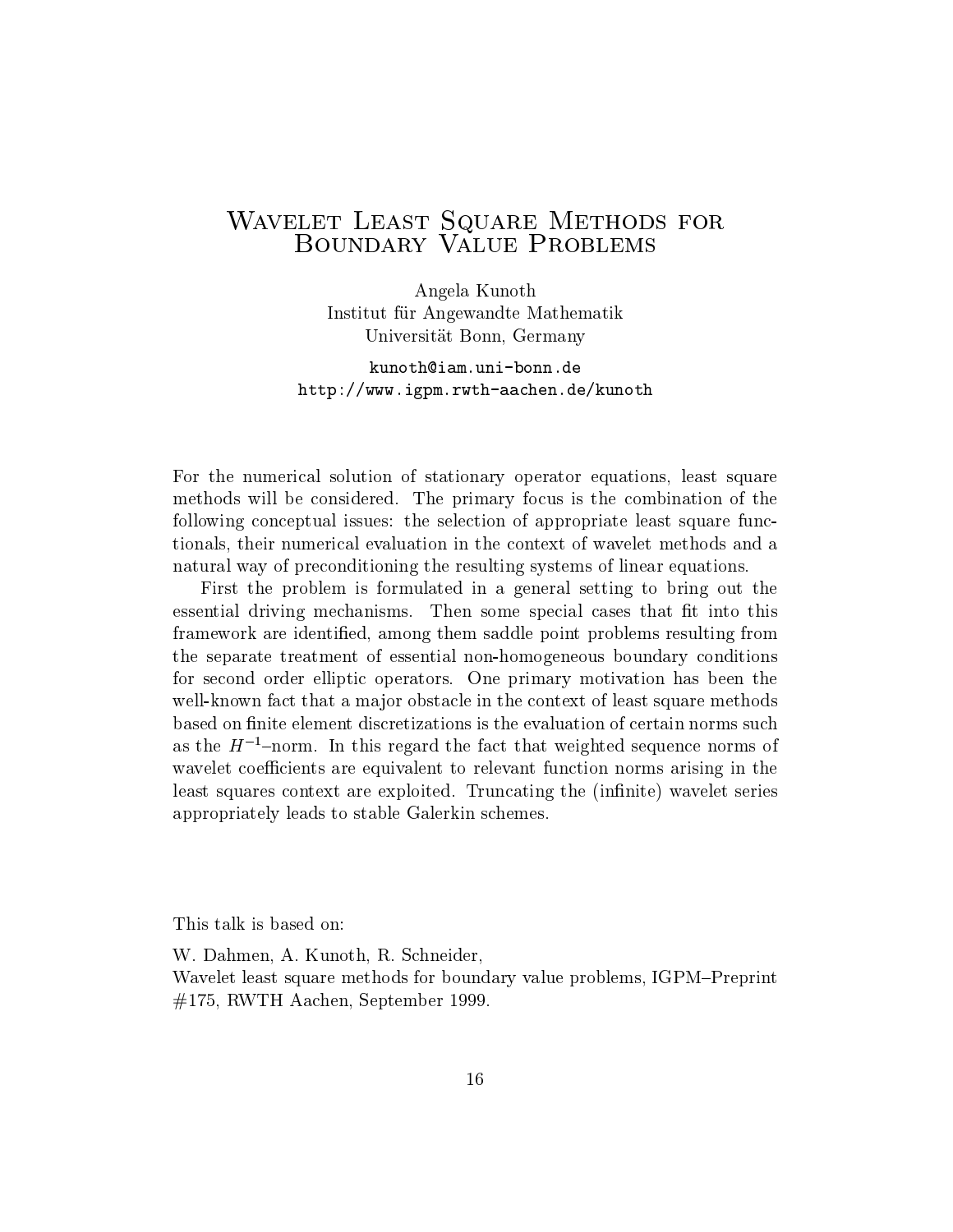# New bases for Triebel-Lizorkin and Besov **SPACES**

G. Kyriazis, P. Petrushev

We give a new method for the construction of unconditional bases for general classes of Triebel-Lizorkin and Besov spaces. These include the  $L_p$ ,  $H_p$ , potential, and Sobolev spaces.The main feature of our method is that the character of the basis functionscan be prescribed in a very general way. In particular, if  $\Phi$  is any sufficiently smooth and rapidly decaying function, then our method constructs a basis whose elementsare a linear combinations of a fixed (small) number of shifts and dilates of the single function  $\Phi$ . Typical examples of such  $\Phi$ 's are the rational function  $\Phi(\cdot) = (1 + |\cdot|^2)^{-N}$  and the<br>Gaussian function  $\Phi(\cdot) = e^{-|\cdot|^2}$ . We also show how the new bases can be utilized innonlinear approximation.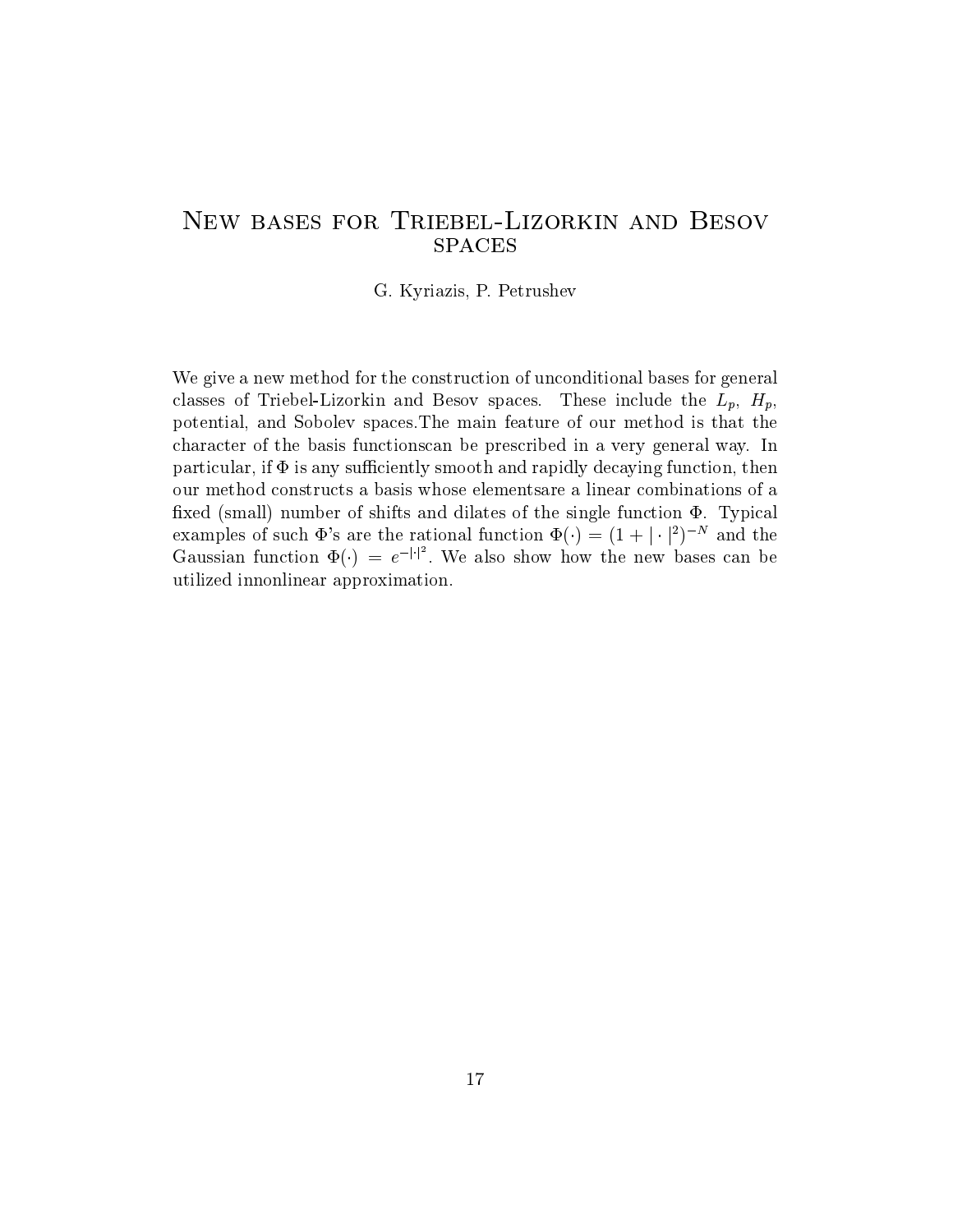# THE CONSTRUCTION OF NONSTATIONARY ORTHONORMAL WAVELETS

#### Qi Li and Wai-Shing Tang

Starting from the exponential splines, we construct the nonstationary orthonormal wavelets by establishing the nonstationary refinable sequence of functions. The orthonormality of the nonstationary refinable sequence of functions is characterized by the orthonormality of its limit.

To guarantee the orthonormality of the wavelets we construct, we solve three main problems: 1.the solution of general polynomial equations; 2.the structure of the roots of polynomials. 3. the decreasing rate of the masks in each level.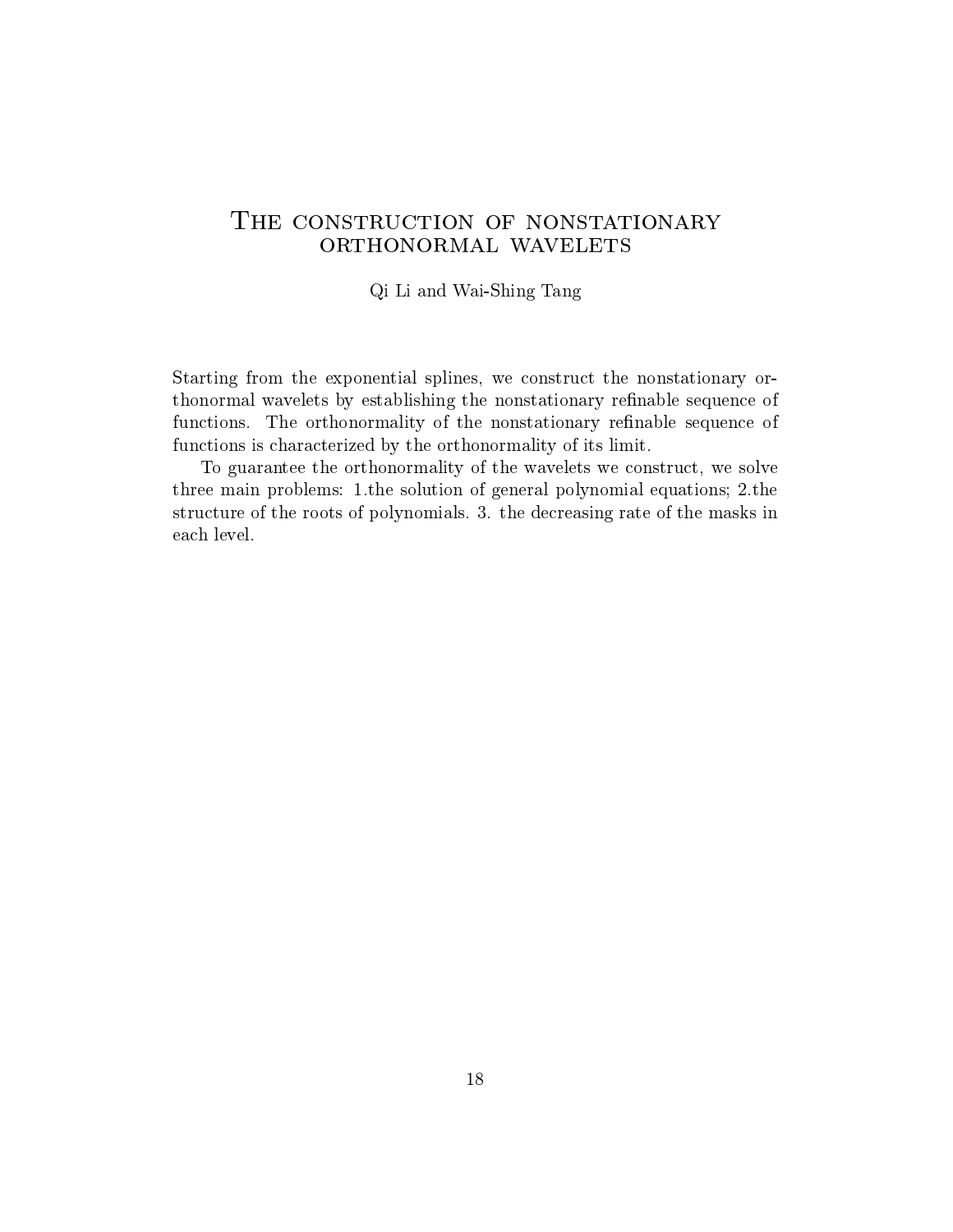# **SIZE PROPERTIES OF WAVELET PACKETS**

Morten Nielsen

Wavelet analysis has provided a new class of orthonormal expansions in  $L^2$ with good time-frequency, regularity, and approximation properties which have been successfully applied to signal processing, numerical analysis, and quantum mechanics. Wavelet packet analysis extends such an orthonormal wavelet expansion to a whole library of orthonormal expansions with different time-frequency properties. The convergence properties of the expansion of a signal in the wavelet basis have been thoroughly studied, whereas the convergence properties of the expansion of a signal in other bases within the wavelet packet library are still unresolved. We will present some new results about the behavior in  $L^{\mu}$  for basic wavelet packets generated using infite filters. We will give an example of a well behaved family of basic wavelet packets related to the Walsh functions that do constitute a basis for the  $L^p$ spaces,  $1 < p < \infty$ , and for which the wavelet packet expansions converge pointwise a.e. Then we will show that even "nice" basic wavelet packets can fail to be a basis for  $L^p$  for  $p$  large. The failure is due to the size of the basic wavelet packets in the  $L<sup>2</sup>$ -spaces.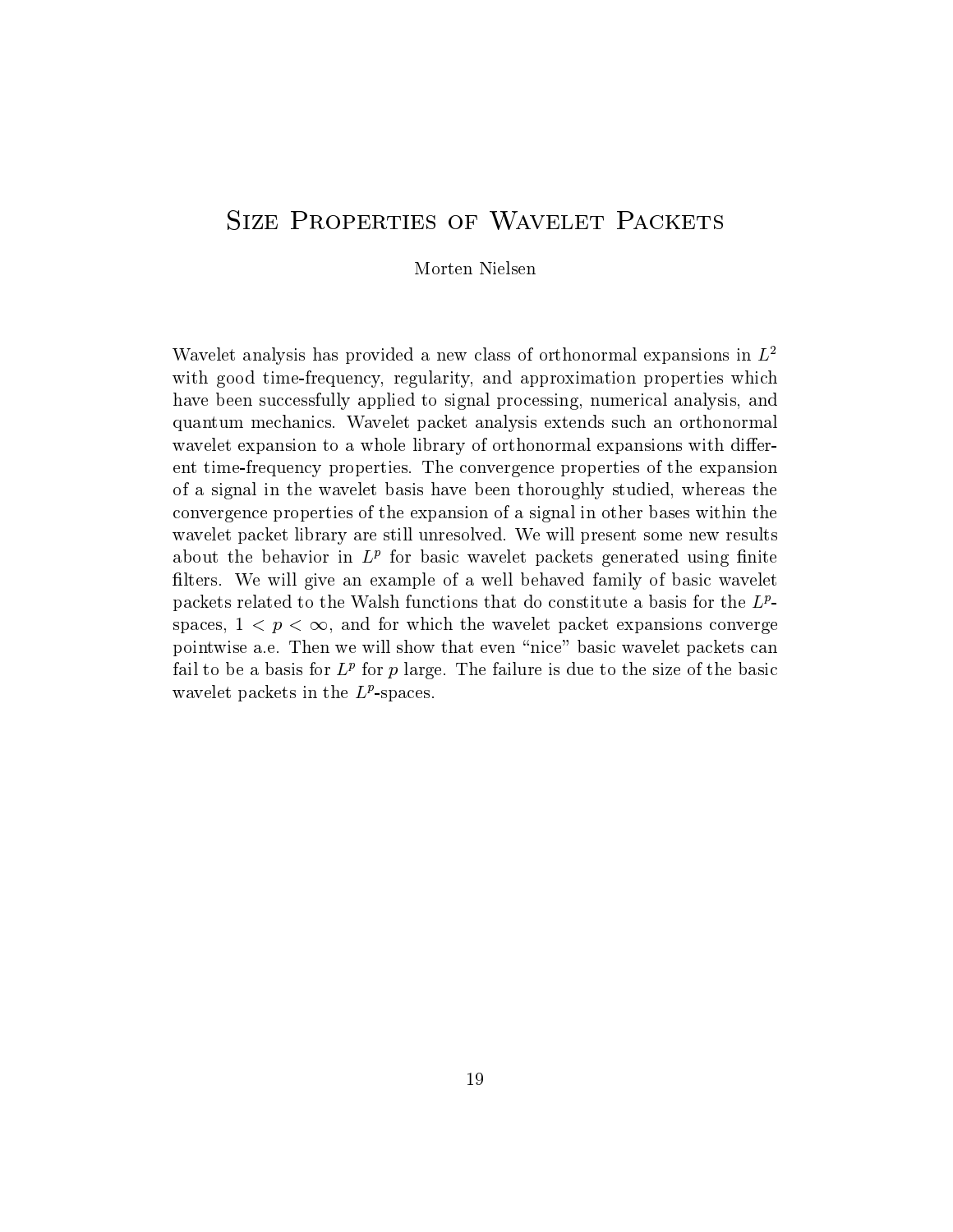### Time-frequency uncertainty of compactly SUPPORTED WAVELETS

Novikov Igor Ya.

Time-frequency uncertainty is a signicant parameter characterizing time and frequency concentration of wavelets. Chui and Wang have shown that time-frequency uncertainty of classical Daubechies wavelets increases without bound as the wavelets are made arbitrary smooth  $\langle \text{ChW} |$ . In  $|N|$  a modification of Daubechies construction was considered which leads to compactly supported wavelets with uniformly bounded time-frequency uncertainty constants with respect to regularity parameter.

The aim of the talk is to present in details one special kind of such modification (the simplest one). Using spectral factorization, modified wavelets with minimum time-frequency uncertainty are defined. They are compared with classical Daubechies wavelets of the same order.

[ChW]. Chui C., and J. Wang. High-order orthonormal scaling functions and wavelets give poor time-frequency localization. Techn. report  $\#$  322, Center for approximation theory, Department of mathematics, Texas A& M University 1994.

[N]. Novikov I.Ya. Modied Daubechies wavelets preserving localization with growth of smoothness. East J. Approximation 1 (1995), 341-348.

Novikov Igor Ya. Associate Professor, Dr. Voronezh State University. Voronezh State University University Square 1, 394693 Voronezh, Russia mail@igorno.vrn.ru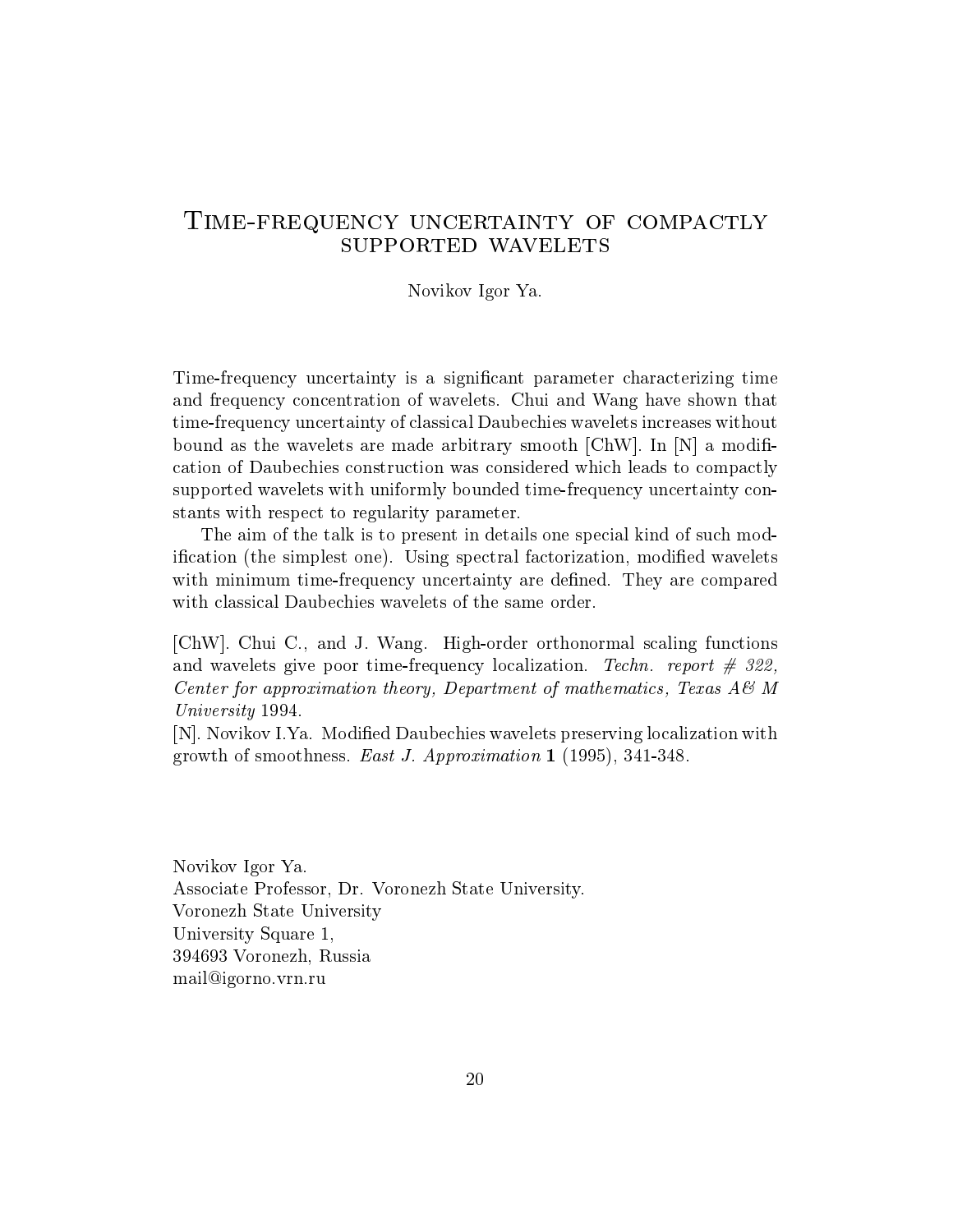### Ridge approximation, gridge algorithms and optimization of cubature formulas

Konstantin Oskolkov

Let  $a \geq 2$   $\mathbf{x} := (x_1, \ldots, x_d) \in \mathbb{R}$ ,  $\boldsymbol{\theta} \in \mathcal{S}^*$ ;  $N =$  a natural number,  $f(\mathbf{x}) =$ a function of d real variables.

Ridge approximation (free) consists in the solution of the extremal problem of approximation of  $f(\mathbf{x})$  by N term linear combinations of planar waves

$$
\mathcal{R}_N^{\text{fr}}[f] := \inf_{\{ \boldsymbol{\theta}_j \}_1^N \subset \mathcal{S}^{d-1}} \inf_{\{ W_j(t) \}_1^N} \left\| f(\mathbf{x}) - \sum_{j=1}^N \, W_j(\mathbf{x} \cdot \boldsymbol{\theta}_j) \right\|,
$$

where  $\|\cdot\|$  denotes a functional norm for d-variate functions.

In gridge algorithm, planar wave functions  $W(\mathbf{x} \cdot \boldsymbol{\theta})$  appear stepwise (recursively):

$$
\left(\boldsymbol{\theta}^{(N)},\,W^{(N)}(t)\right):=\arg\left\{\min\limits_{\boldsymbol{\theta}}\min\limits_{W(t)}\left\|\left(f(\mathbf{x})-\sum_{j=0}^{N-1}\,W^{(j)}\left(\mathbf{x}\cdot\boldsymbol{\theta}^{(j)}\right)\right)-W(\mathbf{x}\cdot\boldsymbol{\theta})\right\|\right\}.
$$

Obviously,  $\mathcal{R}_N^{\text{tr}}[f] \leq \mathcal{R}_N^{\text{st}}[f] := ||f(\mathbf{x}) - \sum_{0}^{N-1} W^{(j)}(\mathbf{x} \cdot \boldsymbol{\theta}^{(j)})||.$ 

The talk will be dedicated to non-trivial estimates of  $\kappa_N^r[j]$  from below and those of  $\mathcal{K}^\sigma_N[f]$  from above, in terms of the classical *best polynomial* approximations

$$
E_M[f] := \min_{P \in \mathcal{P}^{d,M}} \|f(\mathbf{x}) - P(\mathbf{x})\|, \quad \mathcal{P}^{d,M} := \text{Span}\left\{x_1^{k_1} \cdots x_d^{k_d}\right\}_{k_1 + \cdots + k_d \leq M}.
$$

In particular, realization of the gridge algorithm, the role of Radon compass and dual problems of *optimal cubature formulas* on the sphere  $S^+$  , with the elements of adaptivity in thecase of gridge algorithms, will be discussed.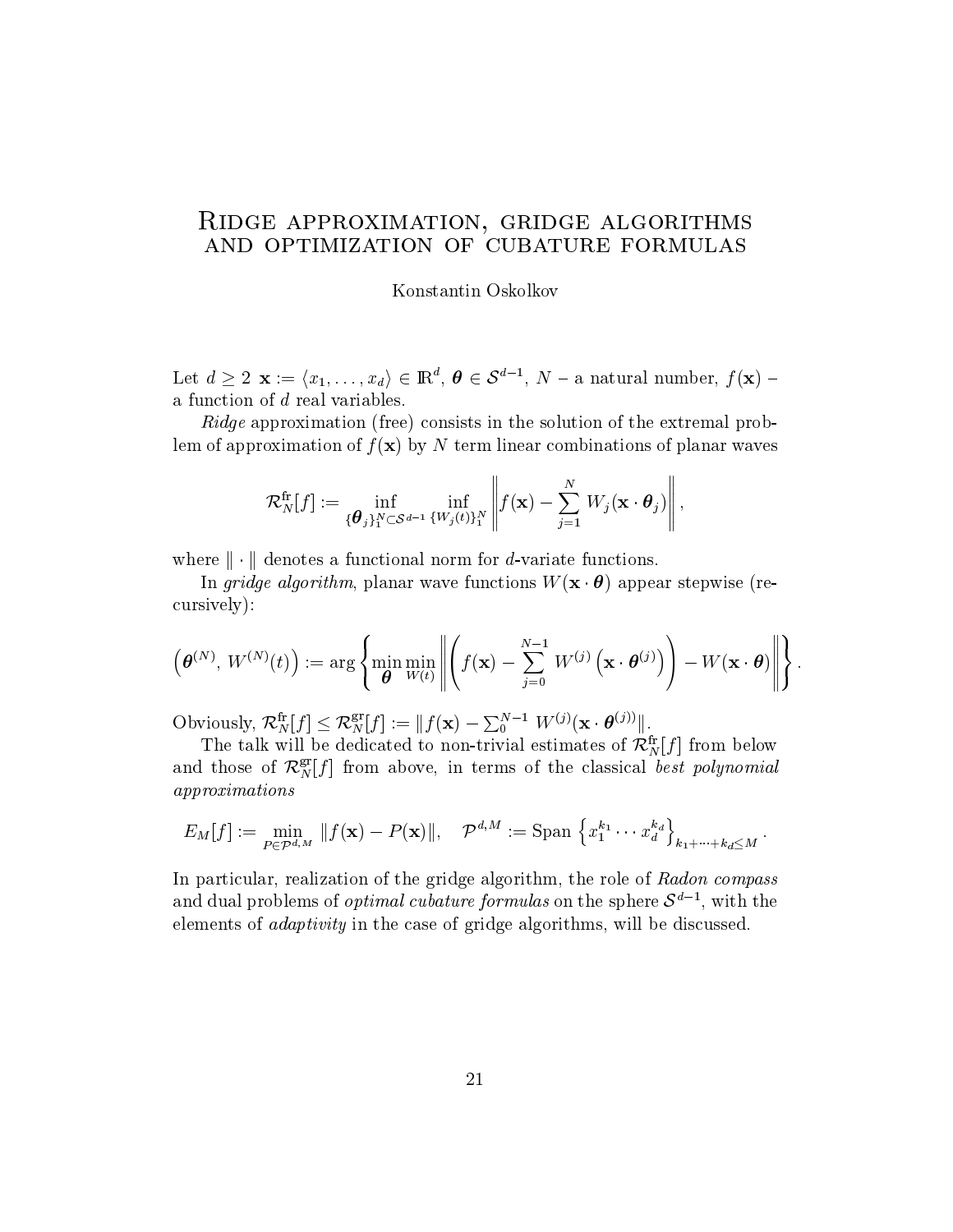# ON SOME INVERSE ESTIMATES FOR NONLINEAR approximation

#### P. Petrushev

We obtain inverse estimates for nonlinear approximation by non-nested piecewise polynomial functions. This is a case when the Bernstein inequality fails to exist. We will formulate and discuss some open problems regarding inverse estimates for nonlinear approximation and, in particular, nonlinear n-term approximation.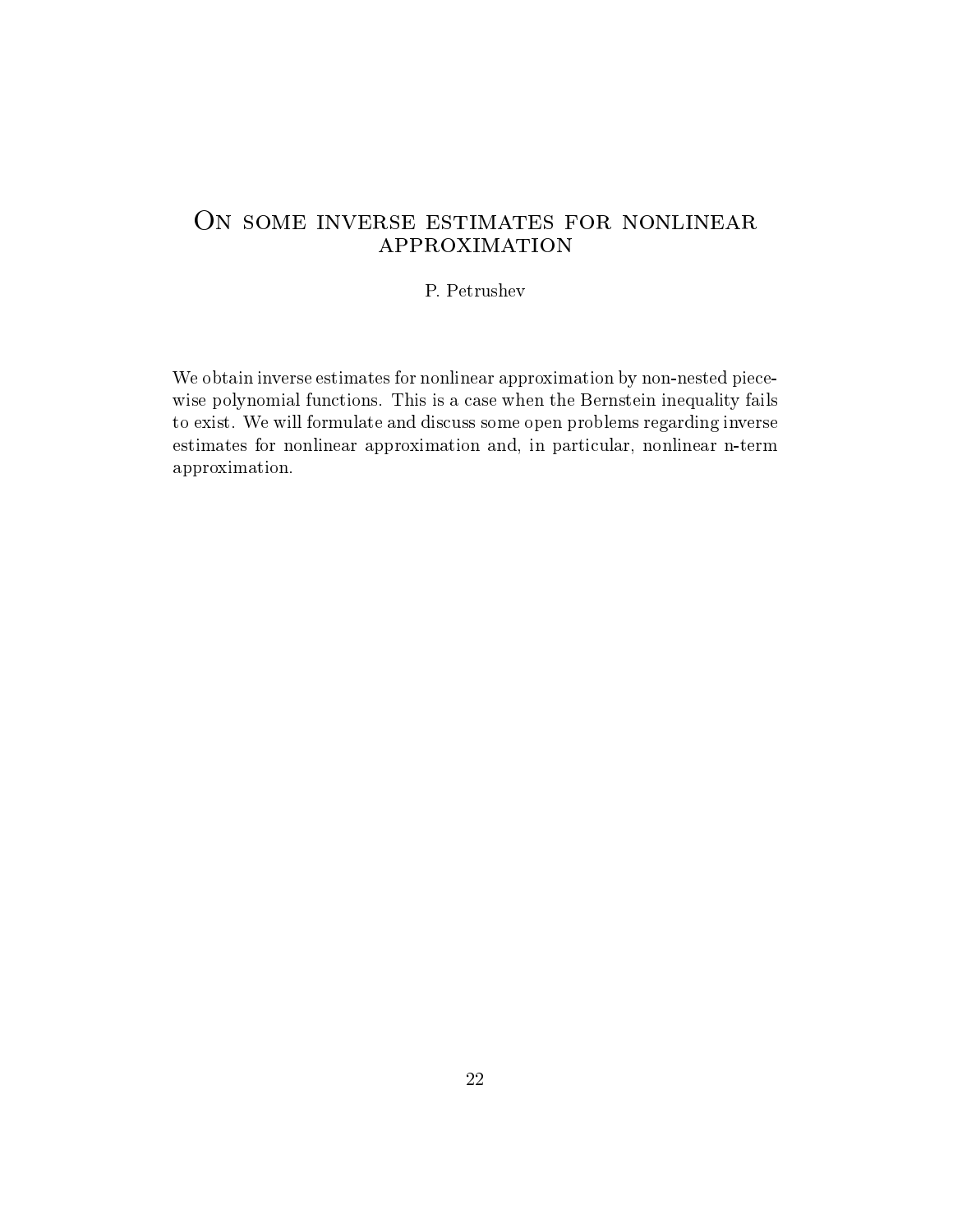# Wavelet bases, associated with recursive filters, and their applications to image and video compression

#### Alexander Petukhov

For the last 10 years the theory of compactly supported wavelet bases became a powerful tool for many theoretical and applied problems, relating to signal processing. The algorithms of expansion of functions in such bases are implemented as a collection of discrete convolutions with numerical sequences, which has only finite number of non-zero coefficients, i.e., finite impulse response (FIR) filters. The frequency characteristic of FIR filter is a trigonometric polynomial.

We consider wavelet bases, such that expansion in them is implemented with filters with a rational frequency response. The new types of wavelet bases give new opportunities for image and video compression.

Despite the fact, that this types of filters has infinite impulse response (IIR-filters), there is an effective numerical realization in the form of a composition of well known in aradio engineering, so-called, recursive lters. The computional complexity for realization of filters with a rational frequency response are proportional to a sum of degrees of the numerator and the denominator, that is comparable to complexity of expansions in compactly supported bases.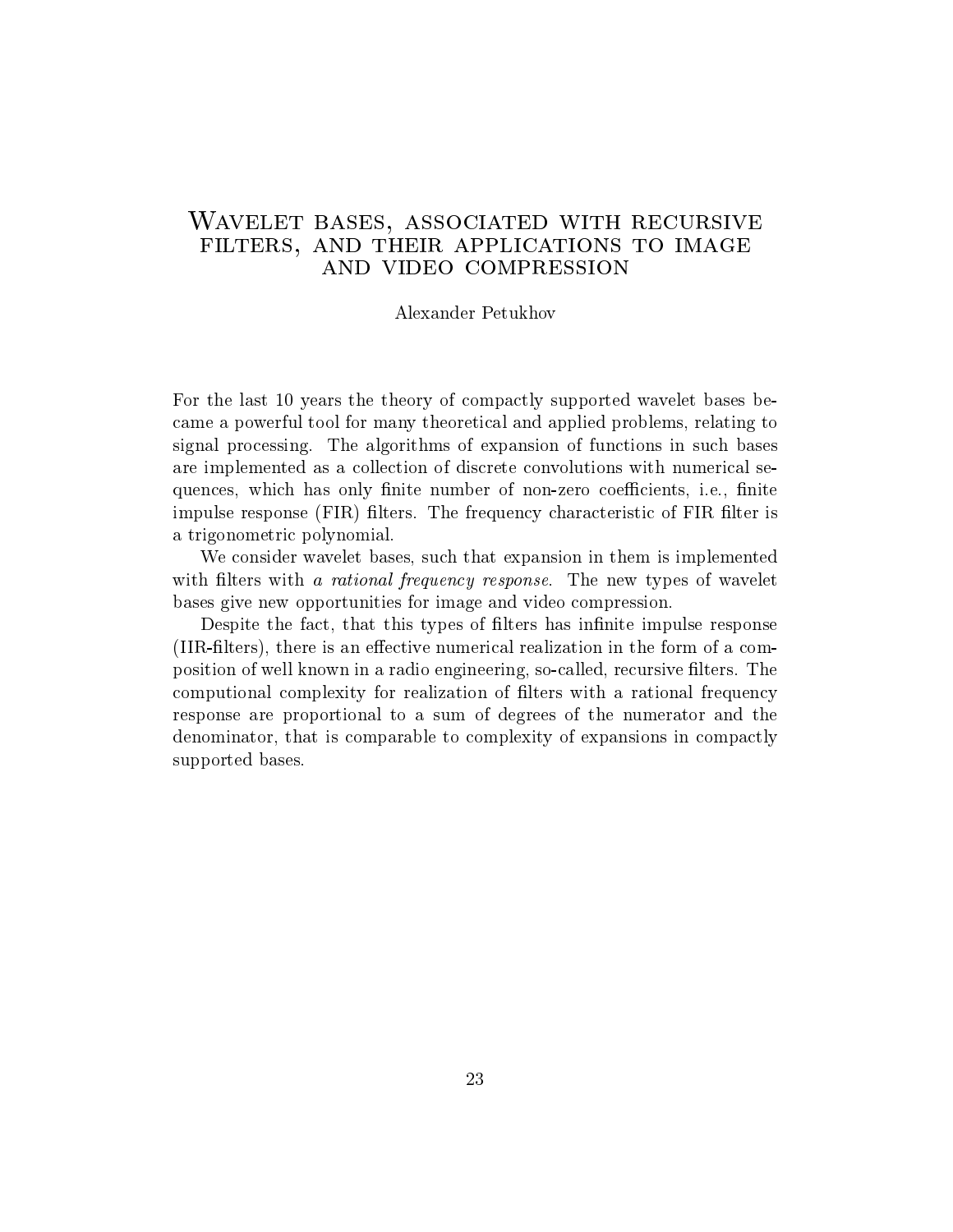Liwen Qian and G. W. Wei Department of Computational Science, National University of Singapore Singapore 117543

Error estimation is given for a regularized Shannon's sampling formula, which was found to be accurate and robust for numerically solving partial differential equations.

Key words. Shannon's sampling formula, compactly supported wavelets, error estimate, regularization AMS sub ject classications: 41A80, 41A30, 65D25, 65G99, 94A24.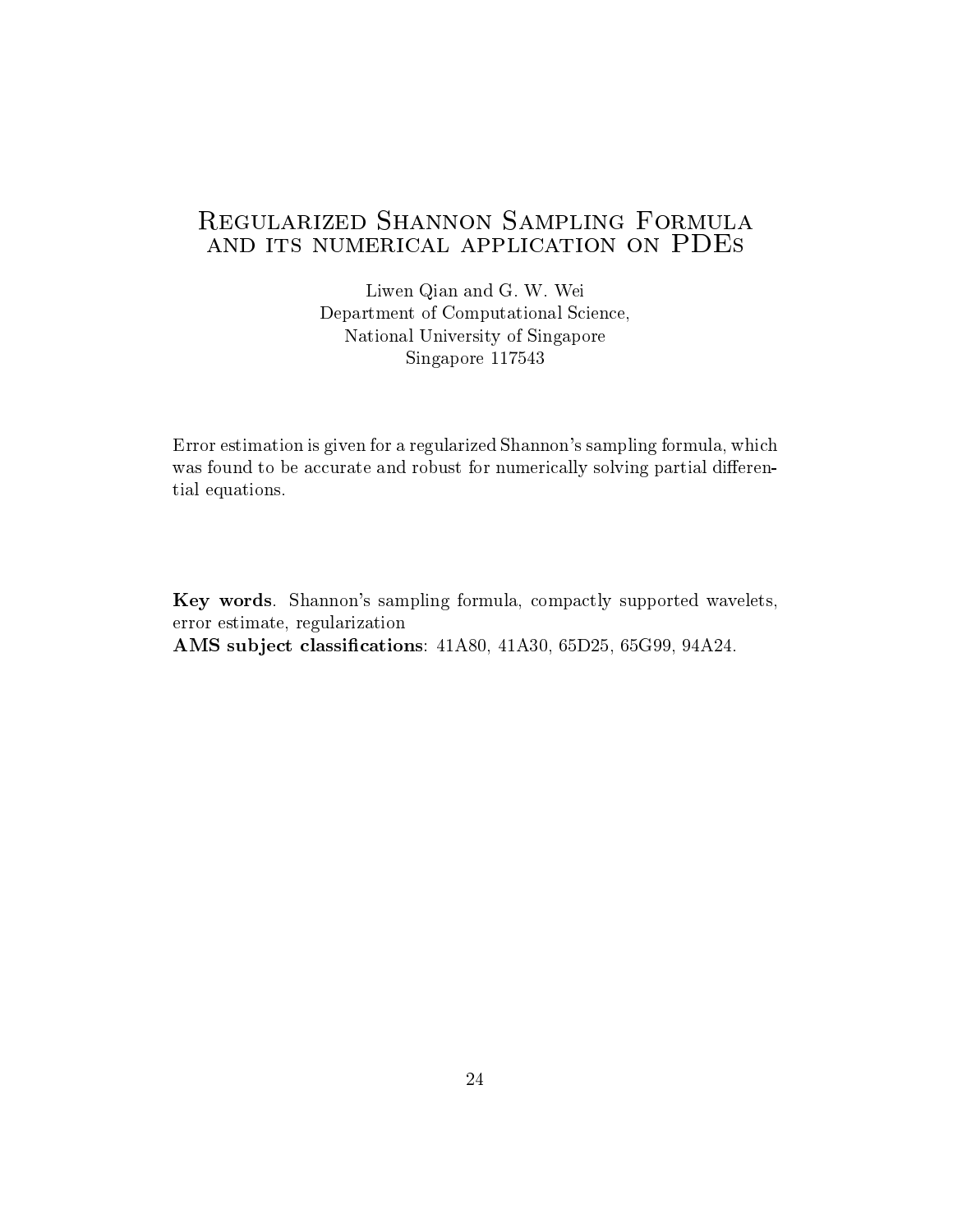#### Approximation by discrete translates of FUNCTIONS ON EUCLIDEAN DOMAINS AND SPHERE

#### Amos Ron

Given a function  $\varphi$  and a discrete subset  $\Xi \subset \mathbf{R}^n$ , we are interested in the approximation properties of the space

$$
S_{\Xi}(\phi) := \operatorname{span} \{ \phi(\cdot - \xi) : \xi \in \Xi \}.
$$

An analogous problem can be defined on the sphere, and on general manifolds and topological groups.

This problem is of fundamental importance in Approximation Theory and in many other areas of mathematics, and has vast applications. Substantial progress was achieved in the last ten years in developing suitable theories and tools for special cases of the above problem. Most notably are the theory of shift-invariant spaces, and the approximation by scattered shifts of *positive definite basis functions*. Very little progress was recorded on the general theory. Of ma jor signicance is the identication of basis functions  $\phi$  that are 'universal' for approximation, i.e., that yield 'good' space  $S_{\Xi}(\phi)$ regardless of the actual geometric configuration of the pointset  $E$ .

I will review some of main achievements of the last ten years on this problem, primarily in thearea of shift-invariant spaces. I will then describe the directions that were tried 4-5 years ago to extend the tools of shiftinvariant spaces to the general non-structured case. The tools created via shift-invariance theory allow us, on Euclidean domains, to handle basis functions whose Fourier transform is singular at the origin, but left many gaps and unanswered questions.

Moreover, the above-mentioned theory does not apply to approximation to more general domains. To this end, we are developing now a general theory that will apply to Euclidean domains, spheres and, perhaps, more general domains. Currently, the analysis is done simultaneously on thespace and the Fourier domains. The theory enables us to identify the 'universal' basis functions  $\phi$ , and to devise general approximation maps into spaces of the form  $S_{\Xi}(\phi)$ .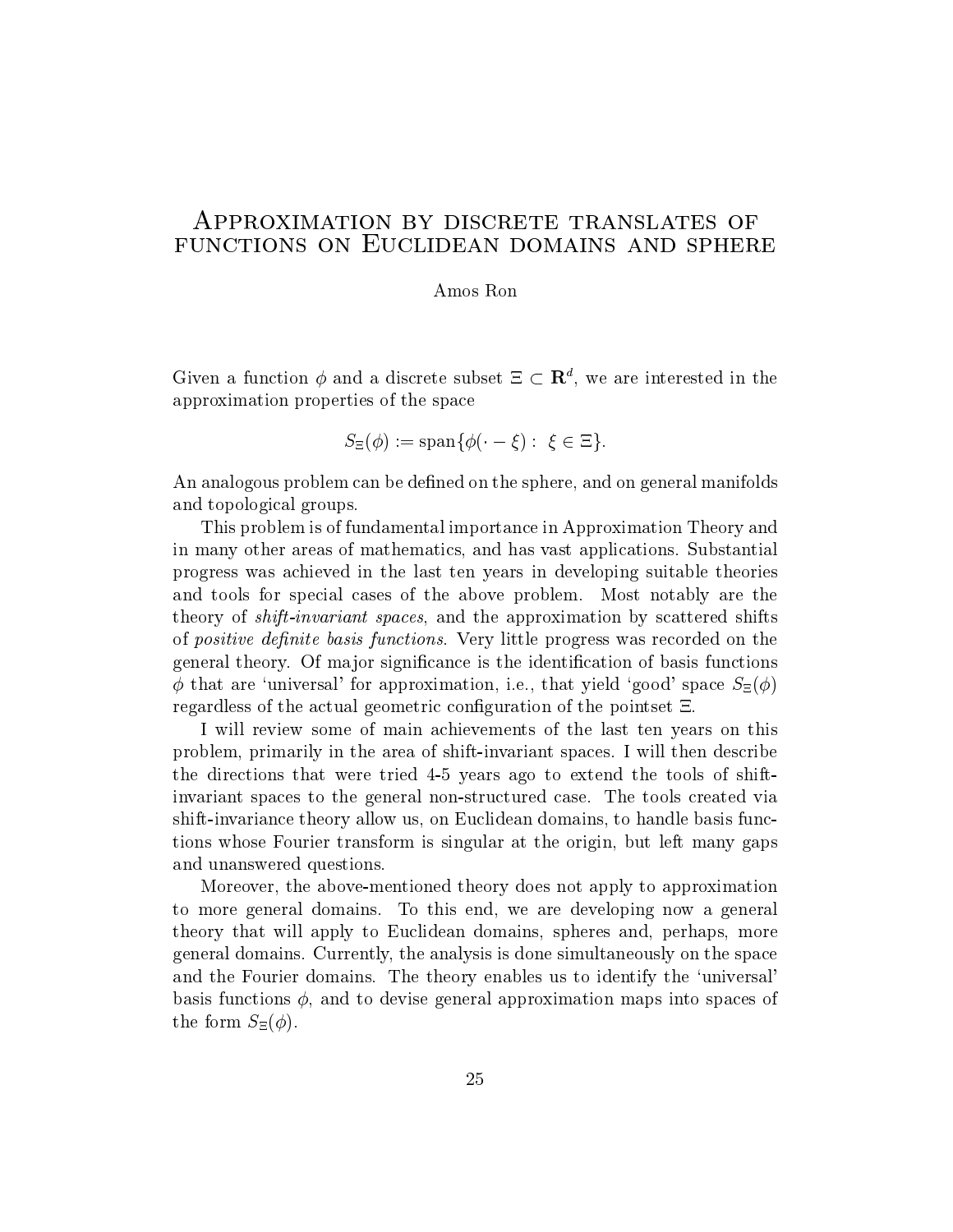# $L_2(\mathbf{R}^{\dagger})$

Zuowei Shen Department of Mathematics National University of Singapore

We study weyl-Heisenberg (=Gabor) expansions for either  $L_2(\mathbf{R}^+)$  or a subspace of it. These are expansions in terms of the spanning set,

$$
X = (E^k M^l \phi : k \in K, l \in L, \phi \in \Phi),
$$

where  $\Lambda$  and  $L$  are some discrete lattices in  $\Lambda$ ,  $\Psi \subset L_2(\Lambda)$  is finite,  $E$ is the translation operator, and  $M$  is a modulation operator. Such sets  $X$ are known as WH systems. The analysis of the \basis" properties of WH systems (e.g. being a *frame* or a *Riesz basis*) is our central topic, with the berization-decomposition techniques of shift-invariant systems, developed in our earlier work, being the main tool.

Of particular interest is the notion of the adjoint of a WH set, and the duality principle which characterizes a WH (tight) frame in term of the stability (orthonormality) of its adjoint. The actions of passing to the adjoint and passing to the dual system commute, hence the dual WH frame can be computed via the dual basis of the adjoint.

This is a joint work with Amos Ron.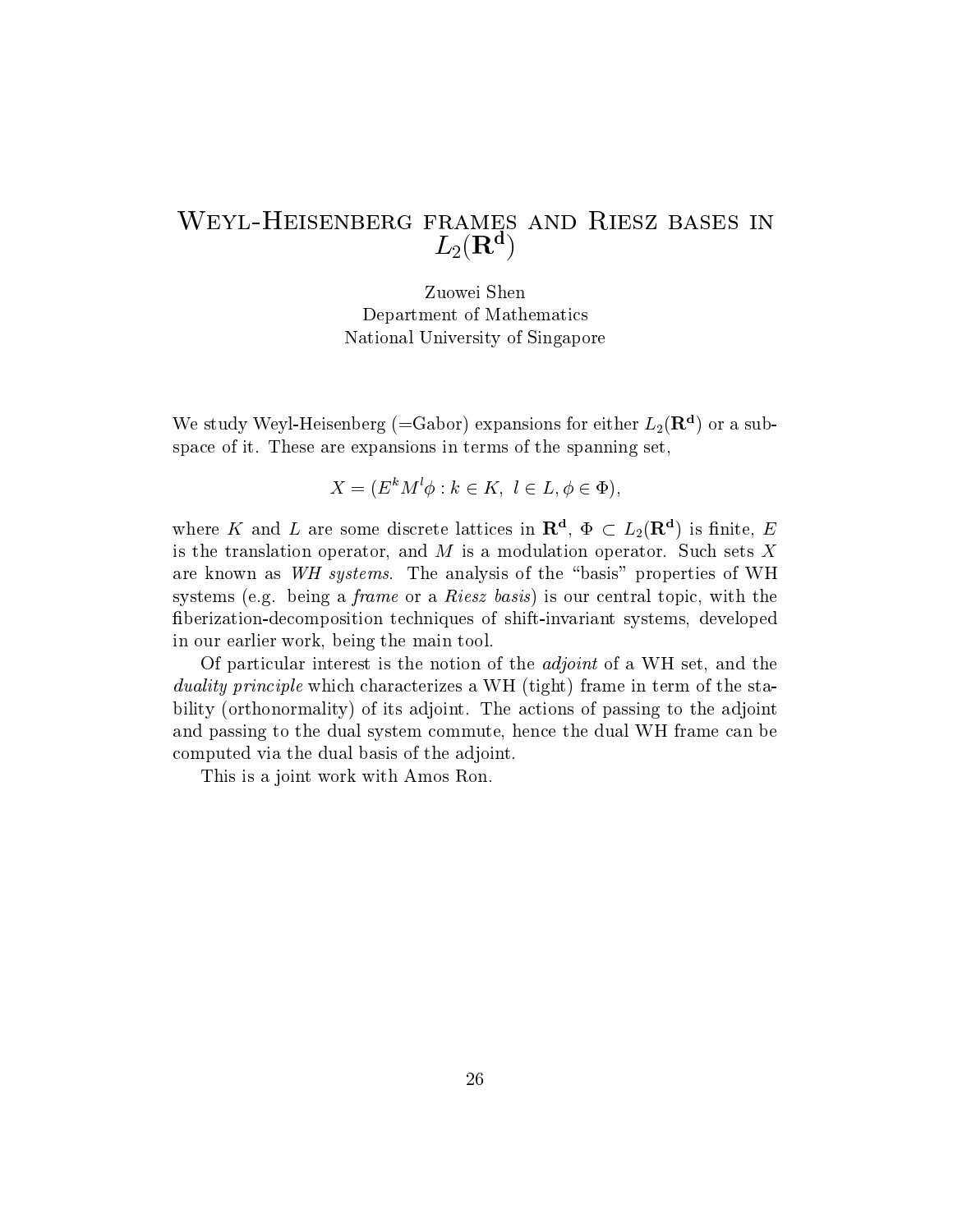# Universal Bases and Greedy Algorithms

Vladimir Temlyakov

We work this strategy out in the model case of anisotropic function classes and the set of orthogonal bases. The results are positive. We construct a natural tensor-product-wavelet type basis and prove that it is universal. Moreover, we prove that greedy algorithm realizes near best  $m$ -term approximation with regard to this basis for all anisotropic function classes.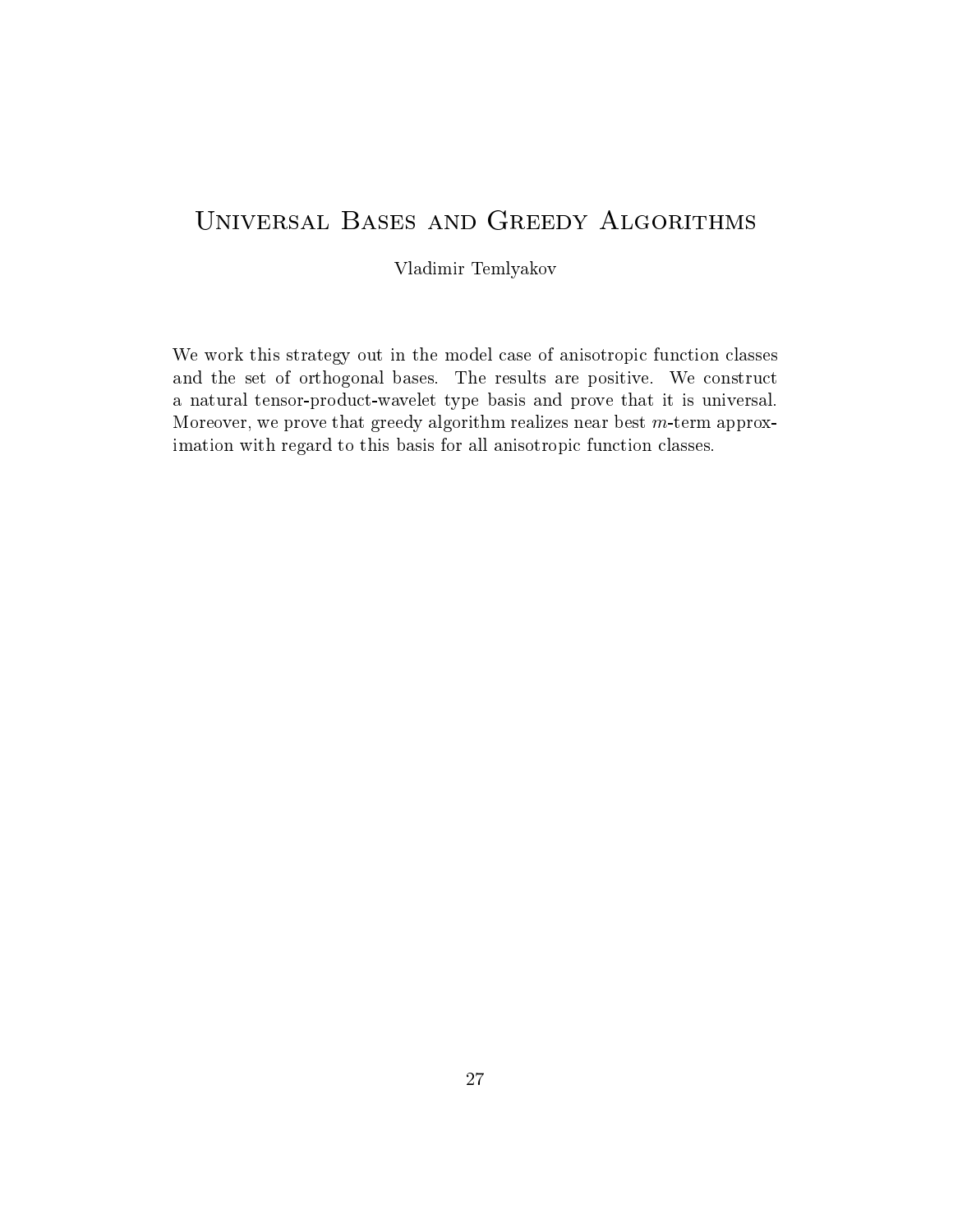# Wavelets and distortion invariant properties of signals and images

Hans Wallin

In signal processing the original signal or image can be disturbed in different ways. For instance, the measurement of the signal is not exact and there may be a time delay in the transmission. Furthermore, in the mathematical treatment we use an approximation of the signal. Consequently, the problem arises to find properties of the signal which are preserved under distortion. By distortion we mean composition of the signal with a continuous one-toone function. It turns out that distortion invariants may becharacterized by using wavelet expansions. In fact, under certain conditions on the wavelet and the distortion, the absolute convergence of the series of Fourier coefficients of the wavelet expansion is such an invariant. Reporting on joint work with Amiran Ambroladze and Vassil Bugadze I shall discuss some results in this direction.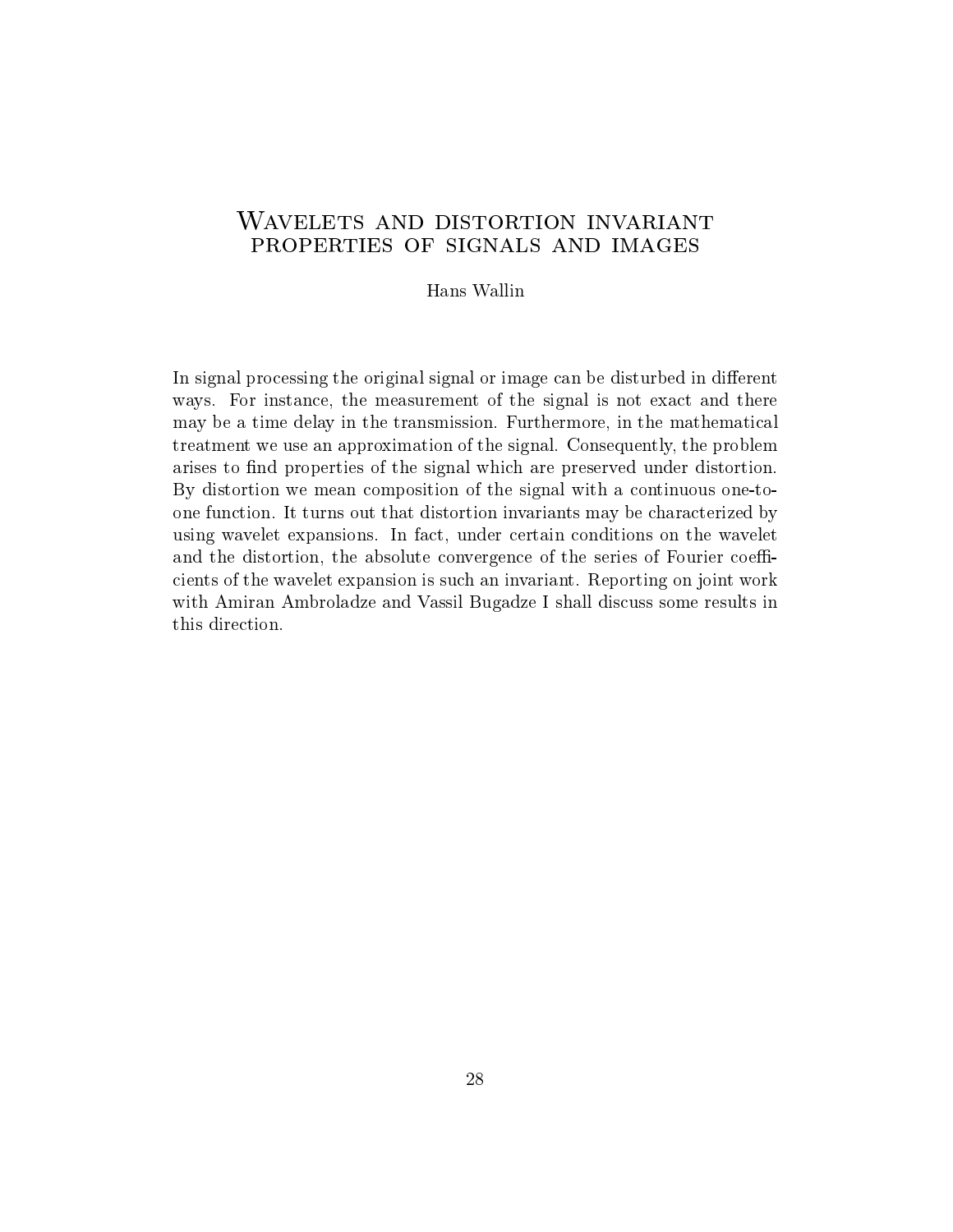# A CFL-Free, Explicit Scheme for Linear Hyperbolic PDEs, a Contradiction to the CFL CONDITION?

#### Hong Wang

Linear Hyperbolic PDEs arise in many important applications. The solutions of these PDEs present sharp fronts and even shock discontinuities, which need to be resolved accurately in applications and often present severe numerical difficulties. Because of their simplicity and locality, explicit methods have traditionally been the dominating methods for linear hyperbolic equations. Unfortunately, they are sub ject to the CFL constraint, and sometimes the Courant number has to be siginicantly less than one.

We develop an unconditionally stable, explicit scheme for advection-reaction PDEs in multiple spatial dimensions by using wavelets and multi-resolution analysis. The methods resolve sharp fronts and capture shock discontinuities in a systematical and adaptive way. Moreover, the numerical solutions can be compressed in a mass-conservative manner.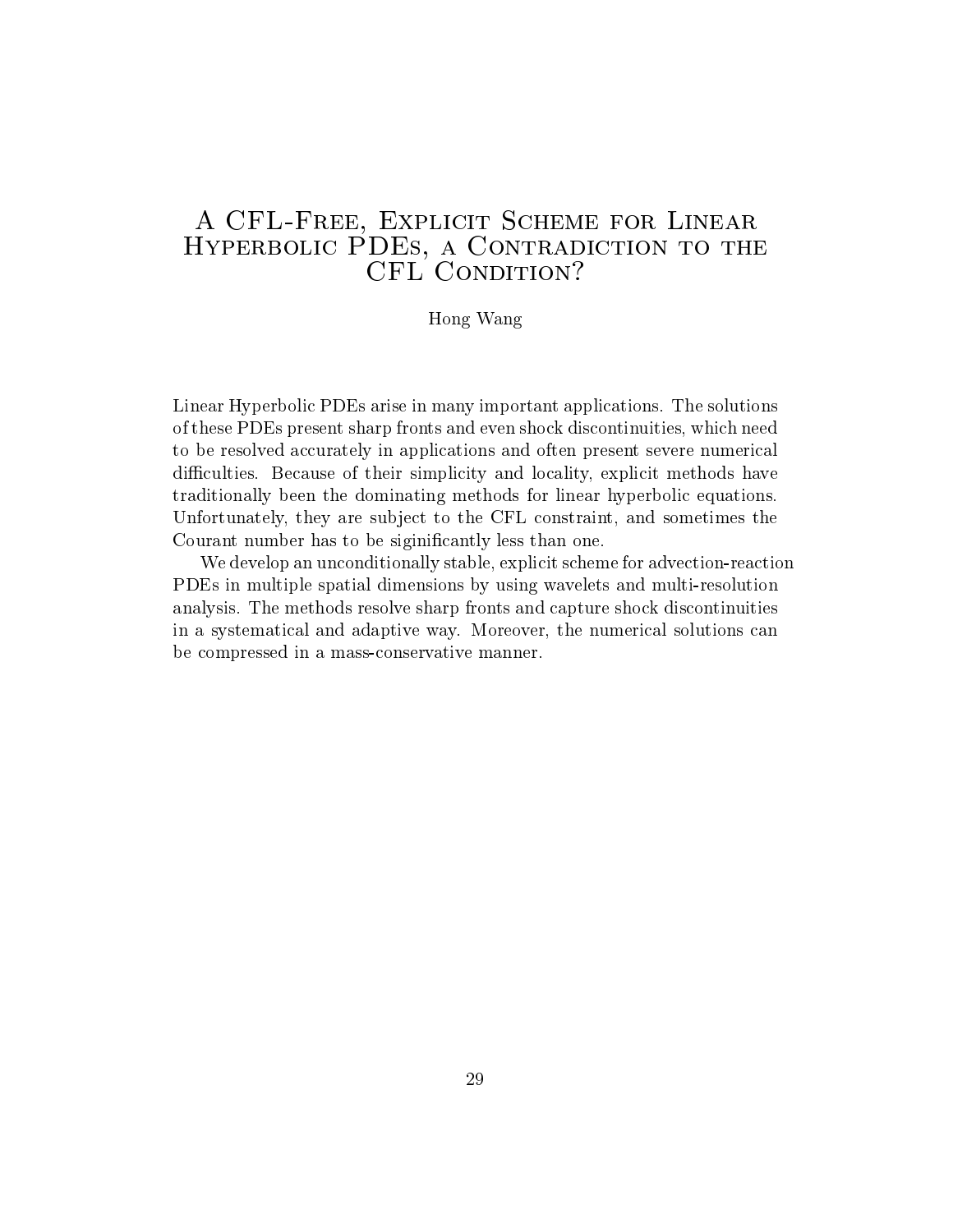# TREE APPROXIMATION IN  $F_p$

R. Baraniuk, R. A. DeVore, G. Kyriazis and X. M. Yu

In this draft, we investigate the ways of generating tree approximation, which is a new form of nonlinear approximation with a *tree*-structure. The Jackson and Bernstein inequalities are established for near best tree approximation to functions in  $F_p$ .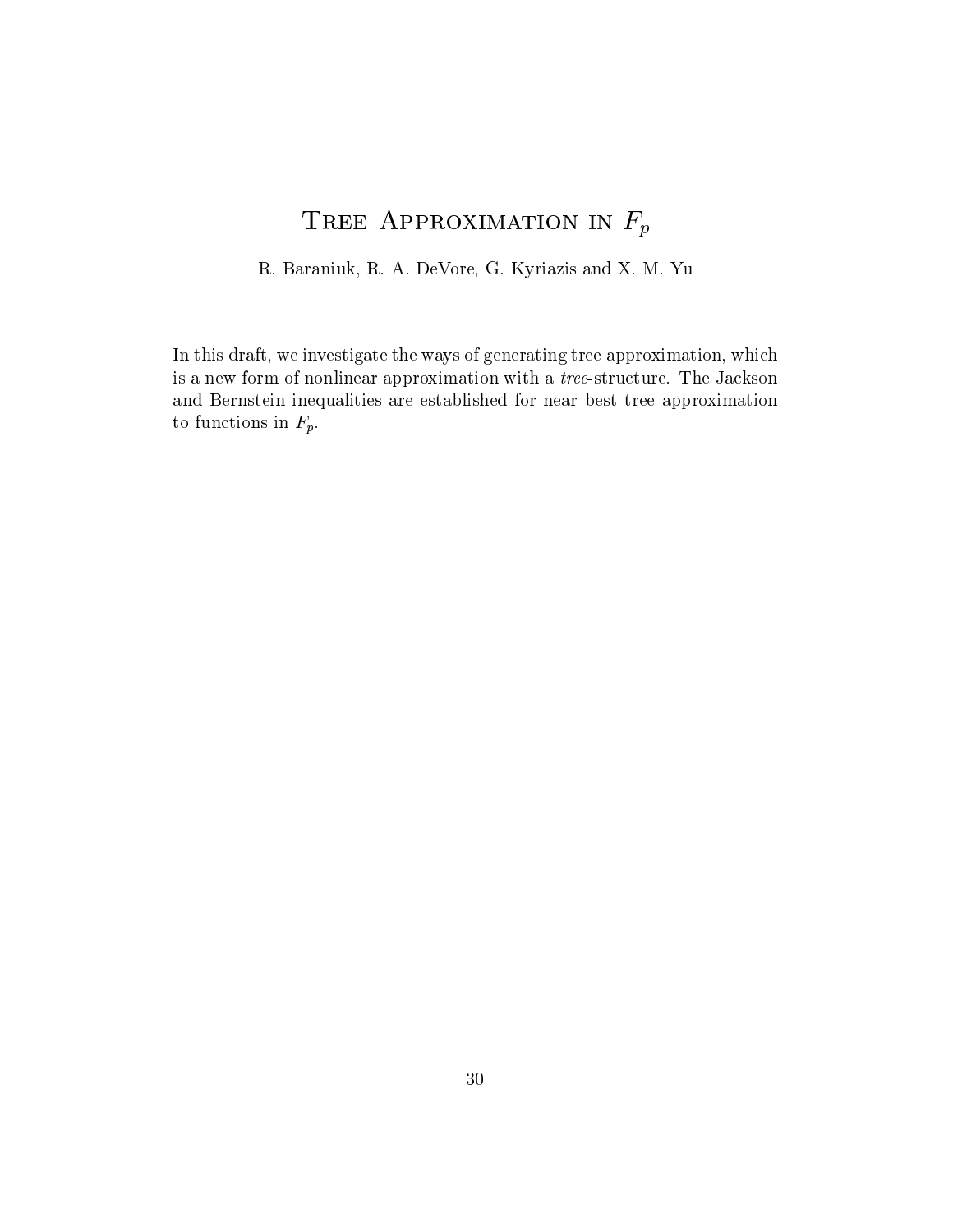# JOINT SPECTRAL RADIUS AND ITS APPLICATIONS in Wavelets

Ding-Xuan Zhou Department of Mathematics City University of Hong Kong Email: mazhou@math.cityu.edu.hk

Let  $\mathcal A$  be a finite multiset of square complex matrices of the same order and  $\|\cdot\|$  be a matrix norm. For  $0 < p < \infty$ , the p-norm joint spectral radius  $\rho_p(\mathcal{A})$  of  $\mathcal A$  is defined by

$$
\rho_p(\mathcal{A}) := \lim_{n \to \infty} \left\{ \sum_{A_1, \cdots, A_n \in \mathcal{A}} \|A_1 \cdots A_n\|^p \right\}^{1/np}.
$$

This concept plays an important role in the investigation of wavelets and subdivision schemes. However, the limit is reached very slowly, and usually it is uneffective to compute the  $p$ -norm joint spectral radius by the definition.

The purpose of this talk is to give a formula for computing  $\rho_p(\mathcal{A})$  in terms of the spectral radius of some finite matrix when  $p$  is an even integer:

$$
\rho_{2k}(\mathcal{A})=\Big\{\rho\Big(\sum_{A\in\mathcal{A}}(\overline{A}\otimes A)^{[k]}\Big)\Big\}^{1/2k},\qquad k\in\mathrm{I\!N},
$$

where for  $A \in \mathbb{C}^{n \times n}$ ,  $B \in \mathbb{C}^{n \times n}$ ,  $A \otimes B$  is the Kronecker product defined to be the blockmatrix

$$
A \otimes B = (a_{jk}B)_{j,k=1}^m \in \mathbb{C}^{mn \times mn},
$$

and for  $k \in \mathbb{N}$ ,  $A^{k+1} \equiv A \otimes A^{k+1}$ ,  $A^{k+1} \equiv A$ .

Some applications of the  $p$ -norm joint spectral radius in wavelets will be discussed.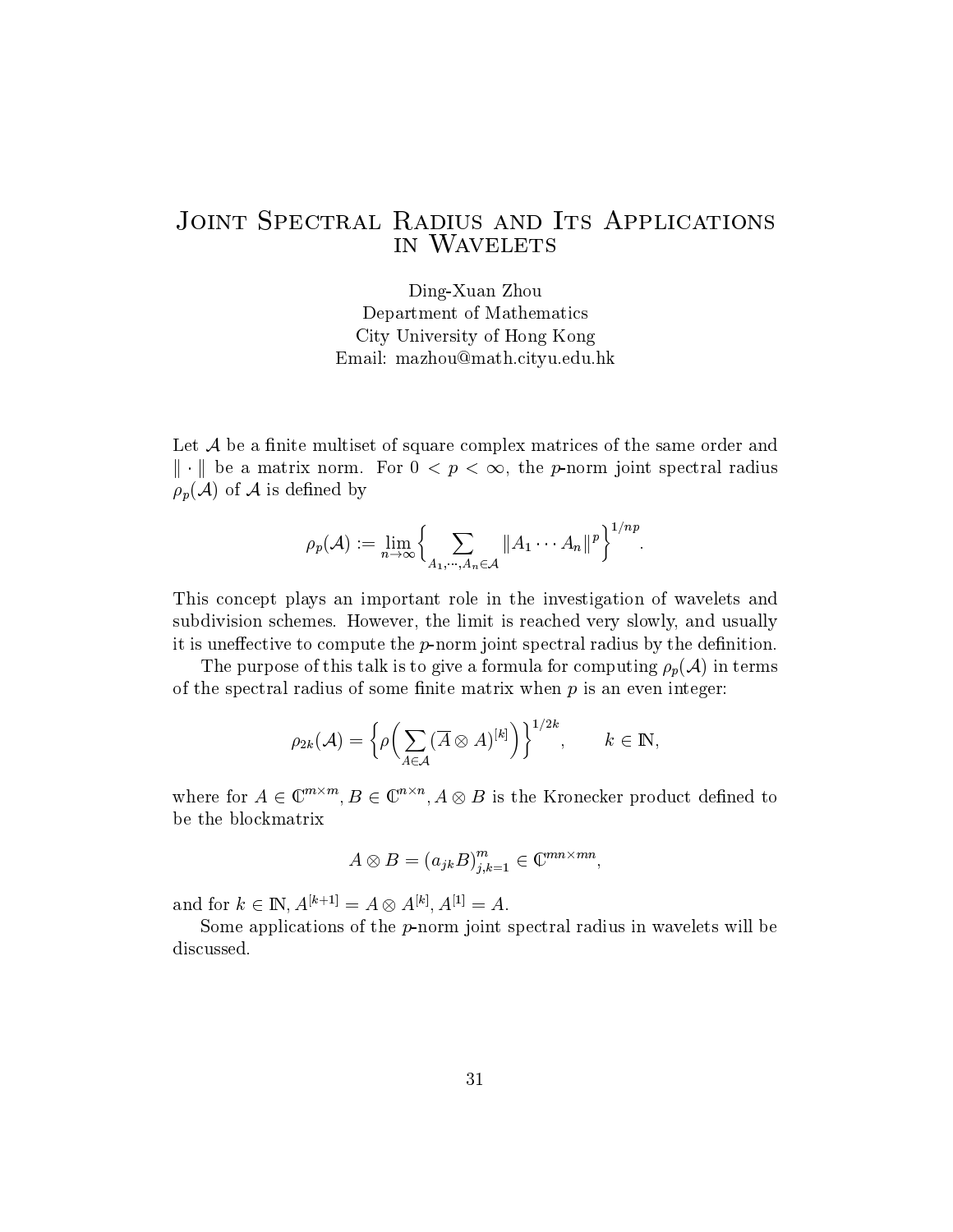# On Muntz Rational Approximation Rate in  $L^r$  SPACES

Wei Xiao and Songping Zhou <sup>2</sup>

1991 Mathematics Subject Classification: 41A20 41A30

Let  $L_{[0,1]}$  be the space of all  $p$ -power integrable functions on  $[0,1],\, 1\leq p<\infty,$ and  $C_{[0,1]} = L_{[0,1]}$ , for convenience, the space of all continuous functions on [0, 1]. Given a nonnegative (strict) increasing sequence  $\{\lambda_n\}$ , denote by  $\Pi_n(\Lambda)$ the set of Müntz polynomials of degree  $n$ , that is, all linear combinations of  $\{x^{n}, x^{n}, \cdots, x^{n}\}$ , and by  $R_n(\Lambda)$  the Muntz rational functions of degree  $n$ , that is<sup>3</sup>,

$$
R_n(\Lambda) = \{ P(x)/Q(x) : P, Q \in \Pi_n(\Lambda); \ Q(x) \ge 0, x \in (0,1] \}.
$$

For  $f \in L^1_{[0,1]}, 1 \leq p \leq \infty$ , define

$$
R_n(f)_{L^p} = \inf_{r \in R_n(\Lambda)} ||f - r||_{L^p},
$$

$$
= \sum_{n=0}^{\infty} \sum_{j=0}^{\infty} \frac{1}{n!} \sum_{j=0}^{\infty} \frac{1}{n!} \sum_{j=0}^{\infty} \left( \int_E |f(x+h) - f(x)|^p dx \right)^{1/p}, \quad 1 \le p < \infty,
$$

where  $E = [0, 1 - h]$  for  $0 \le h \le 1$ , or  $E = [-h, 1]$  for  $-1 \le h < 0$ , and

$$
\omega(f,t)_{L^{\infty}} = \sup_{|h| \le t} \max_{0 \le x, x+h \le 1} |f(x+h) - f(x)|.
$$

As we know, it is a hard subject how to estimate general Müntz rational approximation rate. In last dozens years, there are some pretty works done in [1-4], and a very hard open problem left in [3]. Among them, we citea result of Bak [1] here. **Theorem 1.** Given  $M > 0$ . If  $\lambda_{n+1} - \lambda_n \geq Mn$  for

<sup>2</sup>Supported in part by National and Zhejiang Provincial Natural Science Foundations, and by State Key Laboratory of Southwest Institute of Petroleum.

If  $Q(0) = 0$ , we require that  $\lim_{x\to 0+} P(x)/Q(x)$  exist and be finite.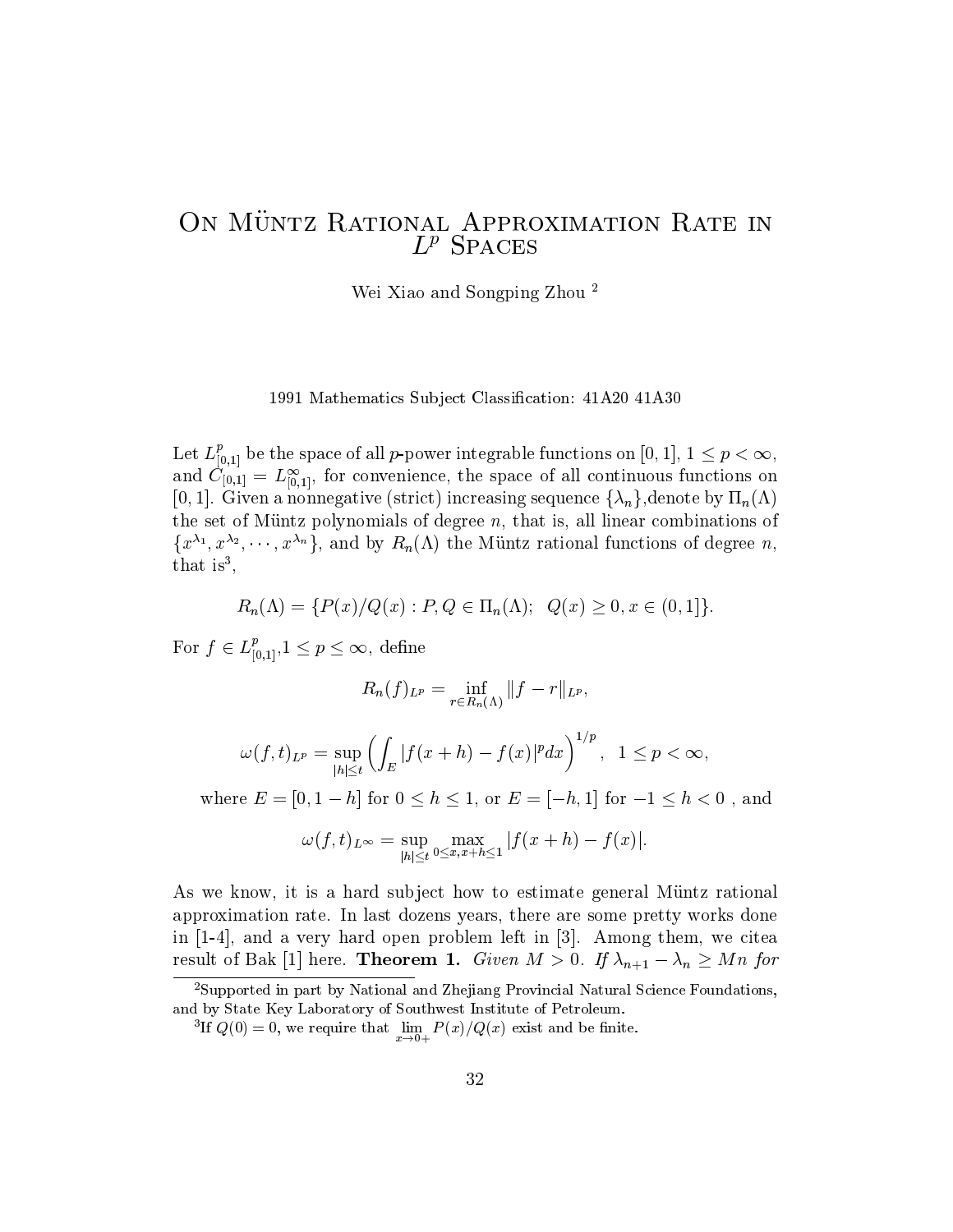all  $n \geq 1$ , then there is a positive constant  $C_M$  only depending upon M such *that* 

$$
R_n(f)_{L^{\infty}} \leq C_M \omega(f, n^{-1})_{L^{\infty}}.
$$

The present paper considers to generalize the above thereom to conclude the general  $L^p$  spaces. In Müntz rational approximation case, as one can see from the proof, this work is not so easy to be done as in usual polynomial approximation case.Exactly, we establish the following theorem. Theorem

2. Given  $M > 0$ ,  $1 \le p \le \infty$ . If  $\lambda_{n+1} - \lambda_n \ge Mn$  for all  $n \ge 1$ , then there is a positive constant  $C_M$  only depending upon  $M$  such that

$$
R_n(f)_{L^p} \leq C_M \omega(f, n^{-1})_{L^p}.
$$

**Remark.** For positive linear polynomial operators with the form  $\sum_{k=1}^n n \int_{(k-1)/n}^{\kappa/n} f(t) dt$   $\times$  $\int_{(k-1)/n}^{\kappa/n} f(t)dt$   $\times$ 

 $P_{n,k}(x)$  (for example, the Bernstein-Baskakov operators), to consider the approximation in  $L^p$  space people usually use some asymptotic formula of  $P_{n,k}(x)$  to achieve the required estimates, that method usually cannot be applied to rational operators, especially to our case. From this point of view, the method used in this paper could be usefulin estimating the approximation rate by rational operators.

#### References

- 1. **J. Bak,** On the efficiency of general rational approximation, J.Aprrox. theory 20(1977), 46-50.
- 2. M. von Golitschek and D. Leviatan, Rational Müntz approximation, Ann. Numer. Math. 2(1995), 425-437.
- 3. **D. G. Newman,** Approximation with rational functions. The American Mathematical Society, the Providence, Rhode Island, 1979.
- 4. S. P. Zhou: Rational approximation rate for Müntz system  $\{x^{\lambda_n}\}\$  with  $\lambda_n \searrow 0$ , J. Comput.Appl. Math. 53(1994), 11-19.
- 5. S. P. Zhou: A note on rational approximation for Müntz system  $\{x^{\lambda_n}\}$ with  $\lambda_n \searrow 0$ , Anal. Math. 20(1994), 155-159.